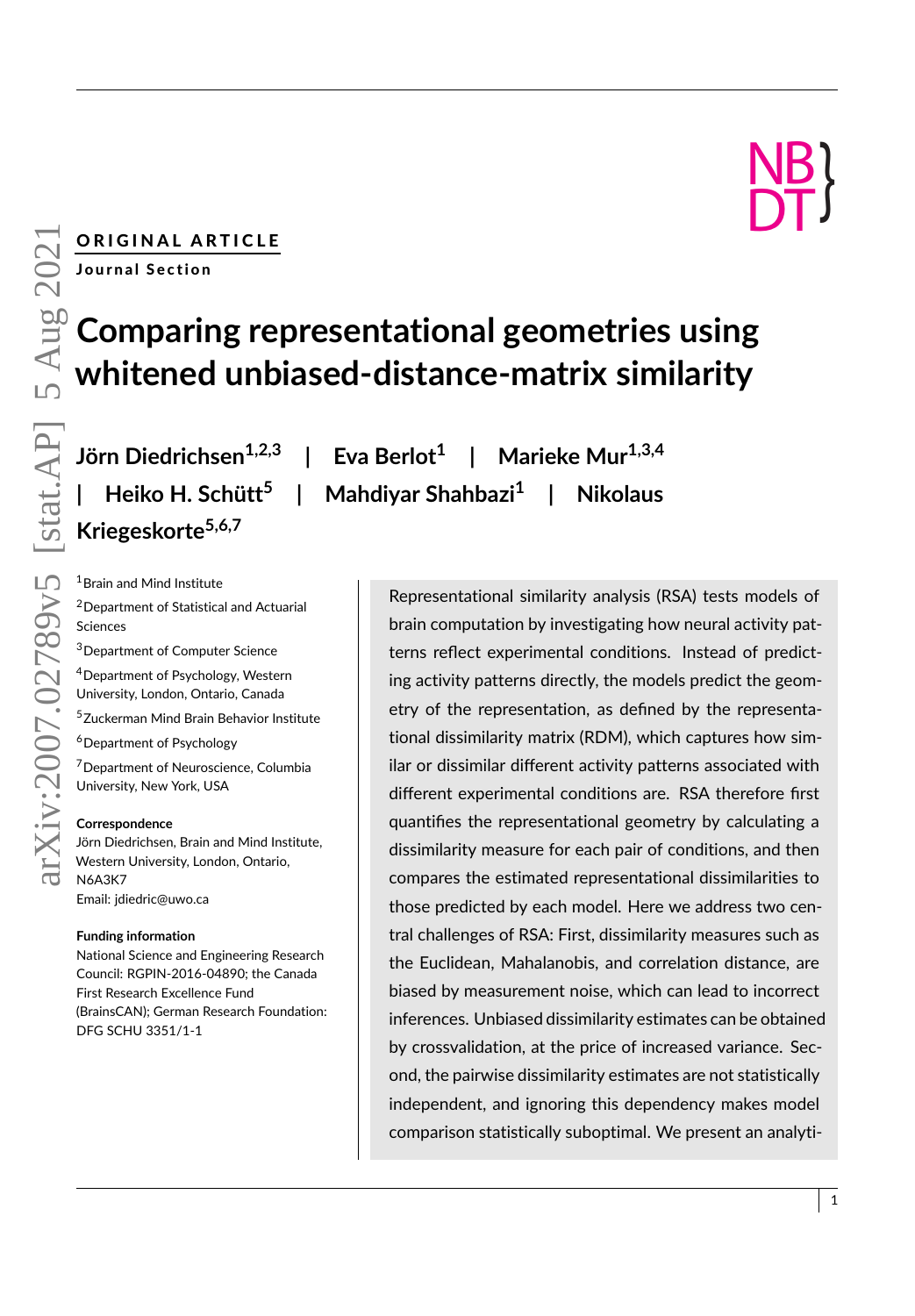cal expression for the mean and (co)variance of both biased and unbiased estimators of the squared Euclidean and Mahalanobis distance, allowing us to quantify the bias-variance trade-off. We also use the analytical expression of the covariance of the dissimilarity estimates to whiten the RDM estimation errors. This results in a new criterion for RDM similarity, the whitened unbiased RDM cosine similarity (WUC), which allows for near-optimal model selection combined with robustness to correlated measurement noise.

#### **K E Y W O R D S**

Representational Similarity Analysis, Model comparison, fMRI, Electrophysiology

#### **1** | **INTRODUCTION**

Systems neuroscience investigates how patterns of brain activity implement the computational processes that support behavior. The computations can be understood as transformations of representations that reflect task-relevant information about the external world, the state of the animal's body, its needs, goals, plans, or actions. Models of brain computation seek to explain how the brain processes information [\[1\]](#page-24-0). One way to test such models formally is to compare the representations in the models to the activity patterns measured in the brain. An essential challenge for computational neuroscience, therefore, is to develop methods for comparing representations between brains and models.

We focus here on the approach to characterize brain representations at the level of the neural population [\[2,](#page-24-1) [3\]](#page-24-2), which abstracts from the roles of individual neurons, and makes it easier to compare representations between brains and models [\[4\]](#page-24-3). Brain representations are characterized by measuring patterns of activity across a brain region. Each activity pattern is associated with an experimental condition, for example the presentation of a particular sensory stimulus, and defines a point in the multivariate response space [\[5\]](#page-24-4). The distances among these points define the geometry of the representation. If the noise is isotropic and homoscedastic, each distance determines how well one could discriminate between two patterns. The distance matrix therefore determines the encoded information. The representational geometry additionally captures aspects of the format of the code, revealing, for example, what subset of the encoded information is amenable to linear readout [\[1\]](#page-24-0).

The analysis of representational geometries has come to be called representational similarity analysis (RSA, [\[4\]](#page-24-3)), and has been applied to data from invasive electrophysiology, fMRI, electroencephalography (EEG), or other methods. RSA proceeds in three steps: In the first step, the estimated activity patterns are used to compute a conditionby-condition representational dissimilarity matrix (RDM, see Figure 1). An important decision here is the choice of dissimilarity measure. Choices include the accuracy of pairwise decoders, correlation distance, or Euclidean and Mahalanobis distances [\[6,](#page-24-5) [7\]](#page-24-6). In a second step, the data and models are compared by relating the vector of upper-triangular elements of the data RDM (Figure 1) and the corresponding vectors for the model RDMs. Because the dissimilarity estimates typically lack units, models cannot predict the values of the dissimilarities directly. Instead models predict the ratios or ranks of the dissimilarities. Therefore, the off-diagonal elements are compared using cosine similarity,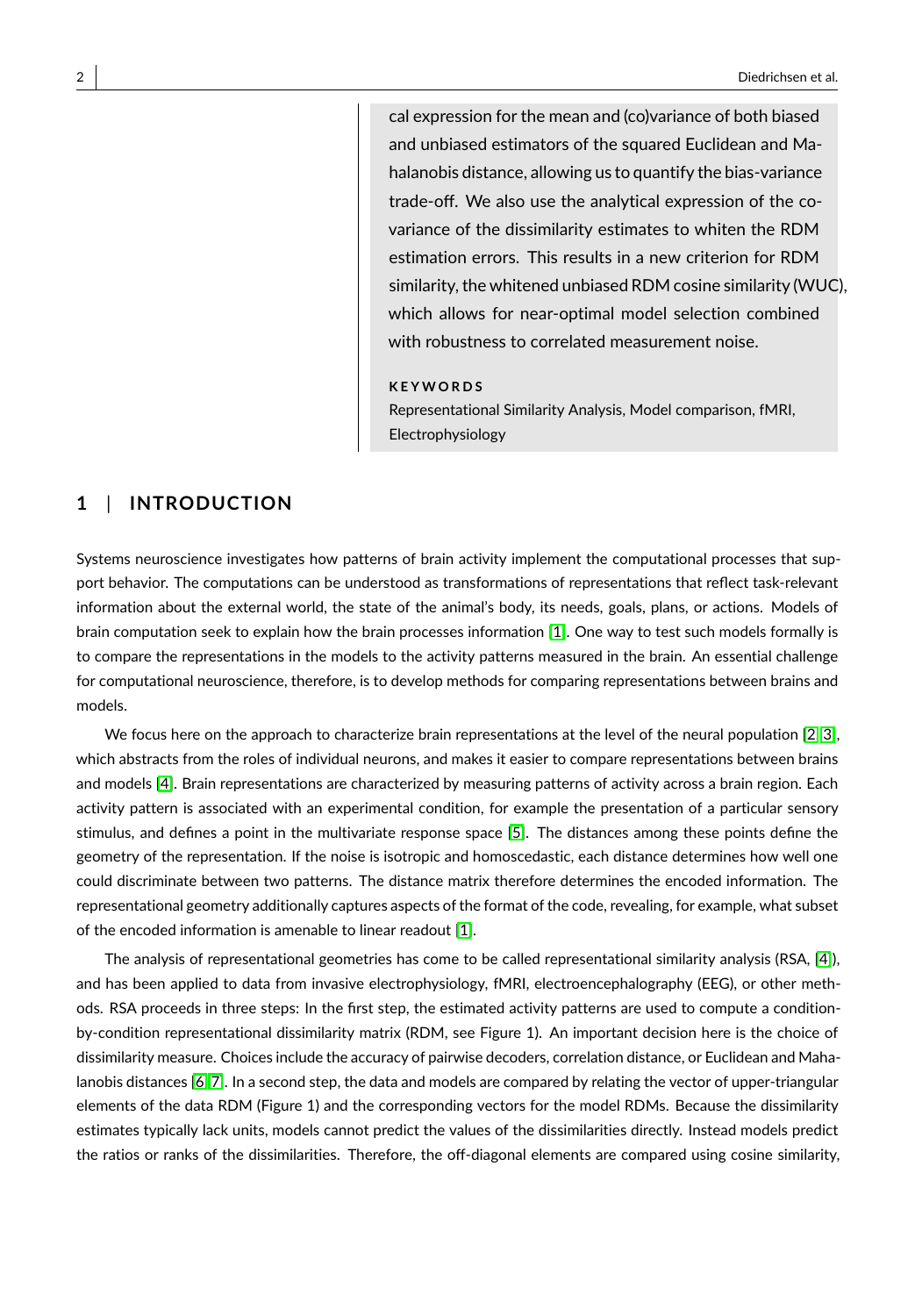

**FIGURE 1** Analysis pipeline for RSA. The data consists of M independent estimates of the activity patterns B. A model is defined with a set of features that relate to the chosen experimental conditions and that are hypothesized to be encoded in the activity patterns. To compare data and model, the patterns are transformed into a Representational Dissimilarity Matrix (RDM). All unique pairwise dissimilarities are then stretched to a vector (**d**) and compared to the vector of model dissimilarities (**m**).

the Pearson correlation, or the Spearman or Kendall  $\tau_a$  rank correlation [\[8\]](#page-24-7). In the third and final step, models are inferentially compared using frequentist parametric [\[9\]](#page-24-8) or non-parametric tests [\[8\]](#page-24-7).

In this paper, we address two closely related problems for inference using RSA. The first problem is that distances (including correlation, Euclidean, and Mahalanobis distances) are positively biased when directly estimated from noisy data [\[6\]](#page-24-5). This can be easily seen when considering the following case: if the true activity patterns are identical, and so the true distance is zero, the measured activity patterns will still differ by virtue of the measurement noise, and the estimated distance will be larger than zero. If different conditions are measured with different noise levels, or if measurement noise is correlated across conditions, different distances will be biased to different extents. This can distort the representational geometry and potentially lead to systematic errors in the inference [\[10\]](#page-24-9). To avoid the noise-induced bias in distance estimates, we have previously proposed crossvalidated dissimilarity estimators [\[8,](#page-24-7) [6\]](#page-24-5), which provide distance estimates with an interpretable 0 point. The removal of bias by crossvalidation comes at the cost of slightly increased variance. In this paper, we derive analytical expressions for the bias and variance of both biased (non-crossvalidated) and unbiased (crossvalidated) distance estimates. This allows us to gain analytic insights into when the use of unbiased distance estimates is advantageous.

The second problem is that the elements of an estimated RDM have a complex covariance structure across different samples. This covariance, if not accounted for, can make model selection sub-optimal. The comparison between RDMs can be visualized in a space in which each unique dissimilarity of the RDM defines a dimension (Fig. 2a). When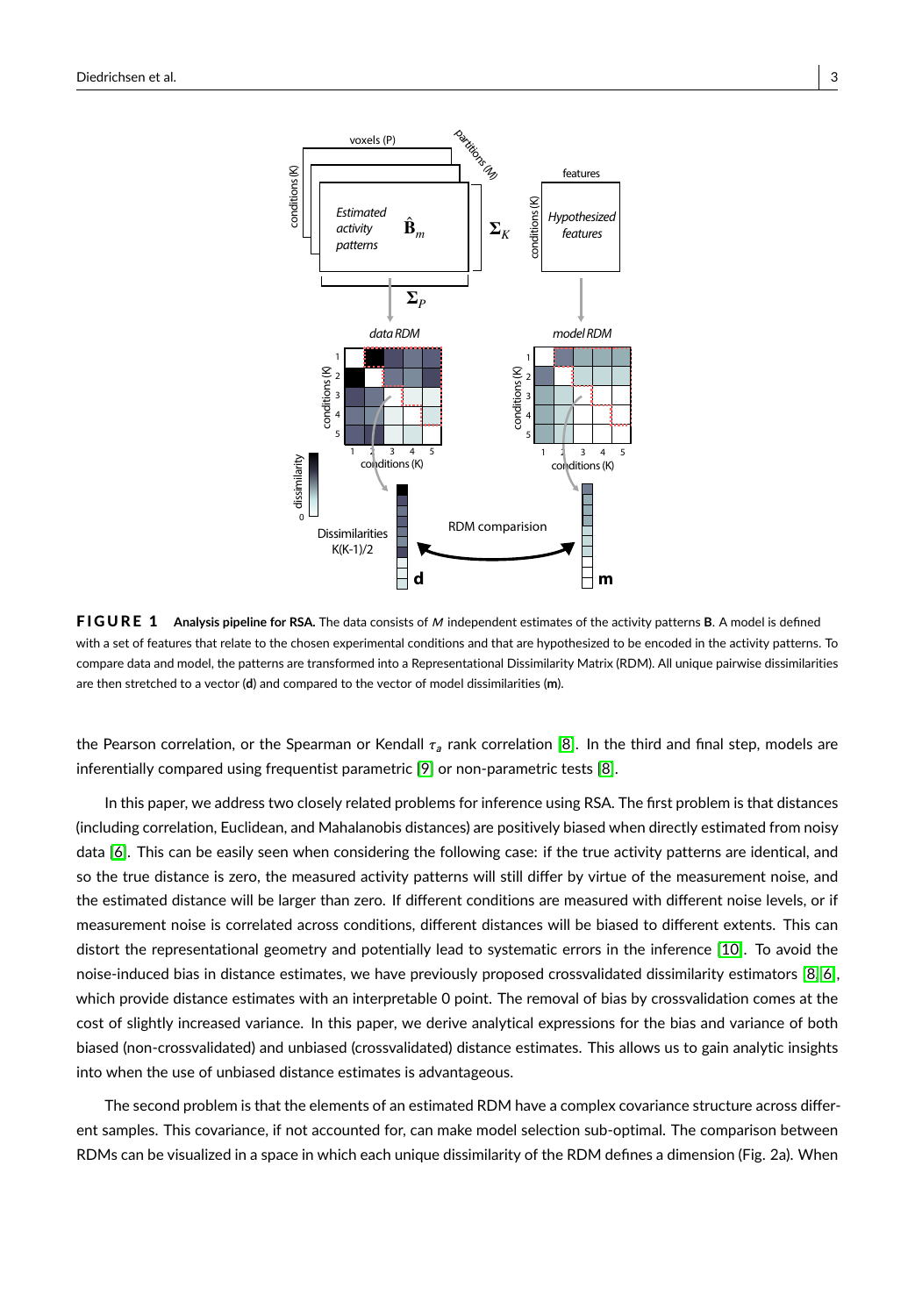

F I G U R E 2 **Influence of the covariance of the dissimilarity estimates on model selection.** The data RDM **d** and two model RDMs **m**<sup>1</sup> and **m**<sup>2</sup> are visualized as vectors in the space spanned by the dissimilarities (one dimension for each pair of conditions). The red contours indicate the distribution of RDM estimators for different samples generated by the model. The orientation of the ellipse indicates the covariance between distance estimates. (**a**) The data RDM is closer to **m**<sup>2</sup> in terms of the cosine similarity (angle between vectors). However, the data RDM is more likely under  $m_1$ . (b) After the covariance of the distance estimates (V) is taken into account, the data is closer to  $m_1$ , also in terms of the angle.

comparing RDMs with the cosine similarity, the model that has the smaller angle with the data RDM will be considered the better fit. While this approach is not systematically wrong, model comparison will not be optimal. In the second part of the paper, we therefore propose a simple method to address this issue: Using the analytical expression for the covariance of the different dissimilarity estimates, we can effectively calculate a cosine similarity in a "whitened" space, in which the measurement error is isotropic (Fig. 2b). We show that this whitened RDM cosine similarity based on biased distance estimates is equivalent to the RV coefficient [\[11\]](#page-24-10), which is also known as the linear Centered Kernel Alignment [\[12\]](#page-24-11). By combining the whitened RDM cosine similarity with unbiased distance estimates, we define a novel criterion, the *whitened unbiased RDM cosine similarity* (WUC). The WUC substantially improves the power of inferential model comparisons, performing close to the theoretical maximum of the likelihood-ratio test [\[13,](#page-24-12) [14,](#page-24-13) [15\]](#page-24-14) for normally distributed data. At the same time, the WUC is robust to violations of noise assumptions, making it the method of choice for RSA model comparison in many applications. The techniques described in this paper are all implemented in a new Python-toolbox implemented by our group [\[16\]](#page-24-15).

#### **2** | **RESULTS**

#### **2.1** | **Basic Definitions**

Let matrix **B** be the matrix of true activation values for K experimental conditions measured over P measurement channels. Each row of **B** contains an *activity pattern* across channels, elicited by a single experimental condition. Each column of **B** contains an *activity profile* across conditions, for a single channel. As common for experimental settings, we assume that the each condition is measured repeatedly, specifically that the data can be subdivided into M partition, indexed by m, such that we have a full estimate of the activity patterns  $\hat{\mathbf{B}}_m$  from each data partition.

For example, in an fMRI experiment, the raw data are time series of blood-oxygenation-level-dependent (BOLD) signal measurements for every voxel (our measurement channels). These data is separated into M different scanner runs. From these runs we can estimate, using a linear model, the activity patterns across all conditions for each run. Thus, the "measured" activity patterns would be the regression coefficients from this time series model. In other cases, such as for MEG or electrophysiological data, the activity patterns are estimated by simple averaging activity over a specific time window of recording.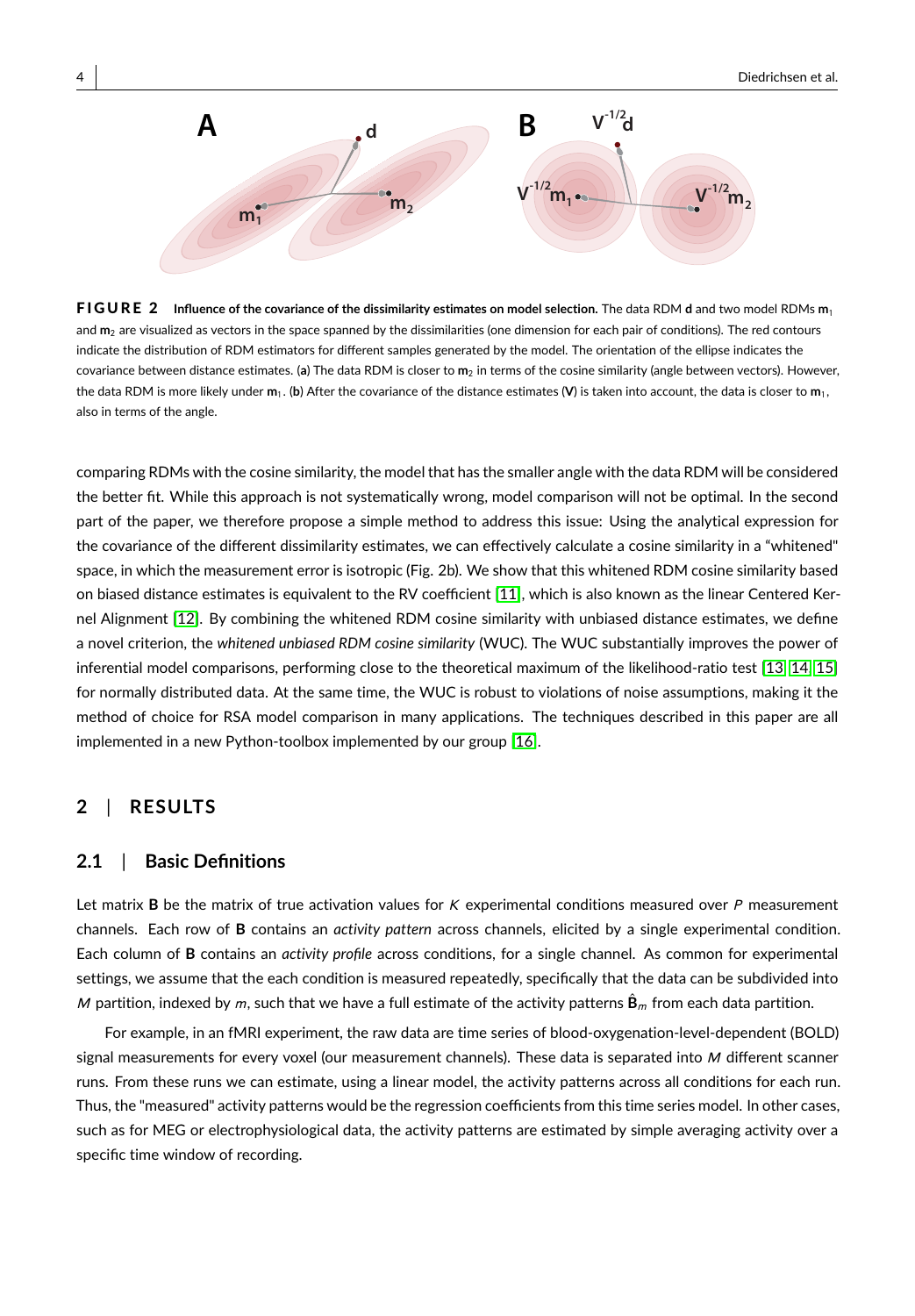The measured activity patterns would differ slightly from run-to-run, a variation that we ascribe here to measurement noise. We consider the relatively general situation where the true signal **B** can have arbitrary structure and the measurement errors can come from any distribution. Across the different partitions, the measured activity patterns are assumed to have covariance  $\Sigma_K$  between conditions, and a covariance  $\Sigma_P$  between measurement channels (Figure 1). Note that for the derivation of the expected variance of distance estimates, we need to make the assumption of a matrix normal distribution of the measurement noise.

The first step in RSA is to compute the dissimilarities between activity patterns. Let  $b_i$  be the  $i^{\rm th}$  row of **B**, that is, the true activity pattern for the  $i^{\sf th}$  condition across voxels. We define the  $k^{\sf th}$  dissimilarity to be between conditions i and j. In this Results section, we consider the squared Euclidean distance, but we show in the Methods section how the results generalize to the squared Mahalanobis distance. Both dissimilarities are based on the difference between activity patterns  $\boldsymbol{\delta}_k = \mathbf{b}_i - \mathbf{b}_j.$  Specifically the squared Euclidean distance is

<span id="page-4-1"></span>
$$
d_k = (\mathbf{b}_i - \mathbf{b}_j) (\mathbf{b}_i - \mathbf{b}_j)^T / P = \delta_k \delta_k^T / P.
$$
 (1)

Note that we are normalizing all dissimilarities by the number of channels  $(P)$  to make the measures comparable across regions of different sizes. In an experiment with K conditions, we have a total of  $K(K - 1)/2 \equiv D$  unique pairwise distances.

#### **2.2** | **Biased and unbiased estimates for the squared Euclidean distance**

The simplest estimator of the squared Euclidean distance can be obtained by first averaging the estimated patterndifferences across partitions

<span id="page-4-0"></span>
$$
\bar{\delta}_k = \frac{1}{M} \sum_{m=1}^{M} \hat{\delta}_{k,m},
$$
 (2)

and then taking the inner product of these estimated pattern-difference vectors. When plugging Eq. [2](#page-4-0) into Eq. [1,](#page-4-1) we can see that the distance estimate relies on all the pairwise products of pattern differences:

<span id="page-4-2"></span>
$$
\hat{d}_k = \frac{\bar{\delta}_k \bar{\delta}_k^T}{P} = \frac{1}{M^2} \sum_{m=1}^{M} \sum_{n=1}^{M} \hat{\delta}_{k,m} \hat{\delta}_{k,n}^T / P
$$
\n(3)

This estimate is positively biased by measurement noise:

$$
E(\hat{d}_k) = \delta_k \delta_k^T / P + \Xi_{kk} / M. \tag{4}
$$

<span id="page-4-3"></span>As shown in the methods, the expected value  $(E()$ ) of the estimator is the true distance plus the measurement variance of the pattern difference, var $(\hat{\delta}_k)$  =  $\Xi_{kk}.$  This positive arises because we are multiplying a noisy pattern estimate with itself.

If the measurement variance across all pattern differences is the same, the bias is a constant value across all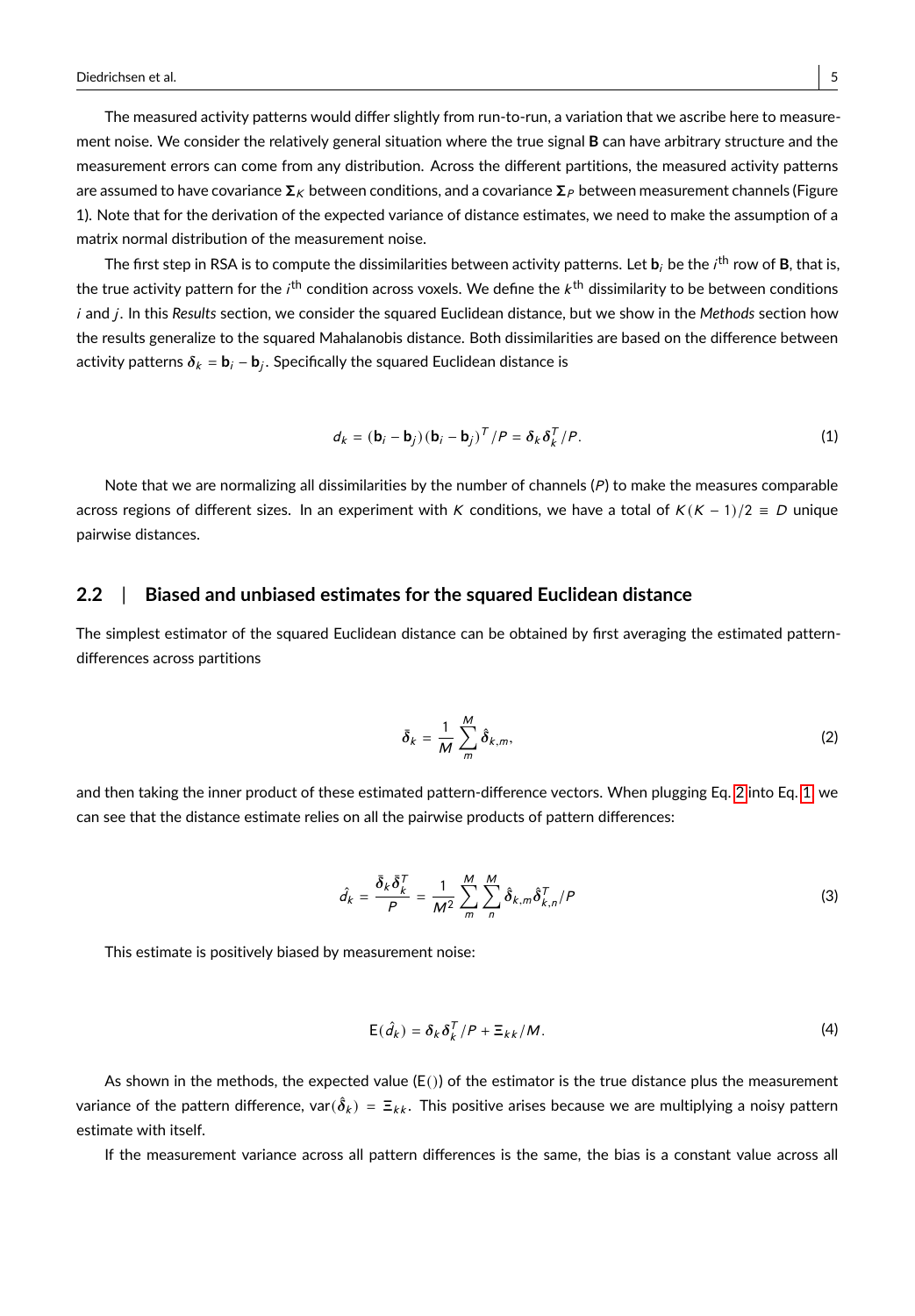dissimilarities, and can be accounted for by using Pearson or rank correlations to compare RDMs (see below). However, if the variance differs, the bias will systematically differ across dissimilarities, and possibly distort the representational geometry in favour of the wrong model [\[10\]](#page-24-9).

To avoid this bias, we can estimate squared distances by only multiplying pattern estimates from different, and hence independent, partitions [\[8,](#page-24-7) [6\]](#page-24-5) with each other. Thus, we drop from Eq. [3](#page-4-2) all pairs where  $m = n$ .

<span id="page-5-0"></span>
$$
\tilde{d}_k = \frac{1}{M(M-1)} \sum_{m=1}^{M} \sum_{n \neq m}^{M} \hat{\delta}_{k,m} \hat{\delta}_{k,n}^T / P \tag{5}
$$

In contrast to the biased estimate,  $\hat{d}_k$ , we denote the unbiased estimate as  $\tilde{d}_k.$  The bias is removed, as only independent partitions enter the product (for details, see Methods). Avoiding products where noise is multiplied with itself ensures that the expected value of the estimator is the distance we want to estimate:

$$
E(\tilde{d}_k) = \delta_k \delta_k^T / P \tag{6}
$$

In other words, the crossvalidated distance estimator is unbiased.

#### **2.3** | **Variance of distance estimates**

The removal of the bias, however, does not come for free: As can be seen when comparing Eq. [3](#page-4-2) and Eq. [5,](#page-5-0) the unbiased estimate uses fewer pairs of activity patterns to estimate the true distance. We therefore expect this estimate to have a higher variance than the unbiased estimate. Indeed, as shown in the methods, we can derive a analytical expression for the variance of the biased distance if we assume normality of the measurement noise:

<span id="page-5-1"></span>
$$
\text{var}(\hat{d}_k) = \frac{1}{P^2} \left( \frac{2tr(\Sigma_P \Sigma_P)}{M^2} \Xi_{kk}^2 + \frac{4P}{M} \delta_k \Sigma_P \delta_k^T \Xi_{kk} \right). \tag{7}
$$

A very similar expression is obtained for the unbiased estimate of the distance:

<span id="page-5-2"></span>
$$
\text{var}(\tilde{d}_k) = \frac{1}{P^2} \left( \frac{2tr(\Sigma_P \Sigma_P)}{M(M-1)} \Xi_{kk}^2 + \frac{4P}{M} \delta_k \Sigma_P \delta_k^T \Xi_{kk} \right). \tag{8}
$$

Both expressions have two components: The first term of the equation arises from the multiplication of noise with noise. The variance of the distance estimate scales in the square of the measurement variance of the corresponding pattern differences ( $\Xi_{kk}$ ). The only difference between the biased and unbiased estimate is the size of this component, which is larger by factor  $M/(M - 1)$  for the unbiased estimate. The second term arises from the multiplication of the true pattern difference ( $\delta_k$ ) with measurement noise. If the true distance is zero, i.e. if there are no differences between the true activity patterns, this second term vanishes. The overall balance between the first and second term depends on the strength of the signal ( $\delta_k$ ), and on the noise covariance structure across channels ( $\Sigma_p$ ).

The insights from the equations are summarized in Figure 3, which shows the mean and variance of the squared distance estimates for a range of true distances between 0 and 1.2. If the true distance is 0, the mean of the unbiased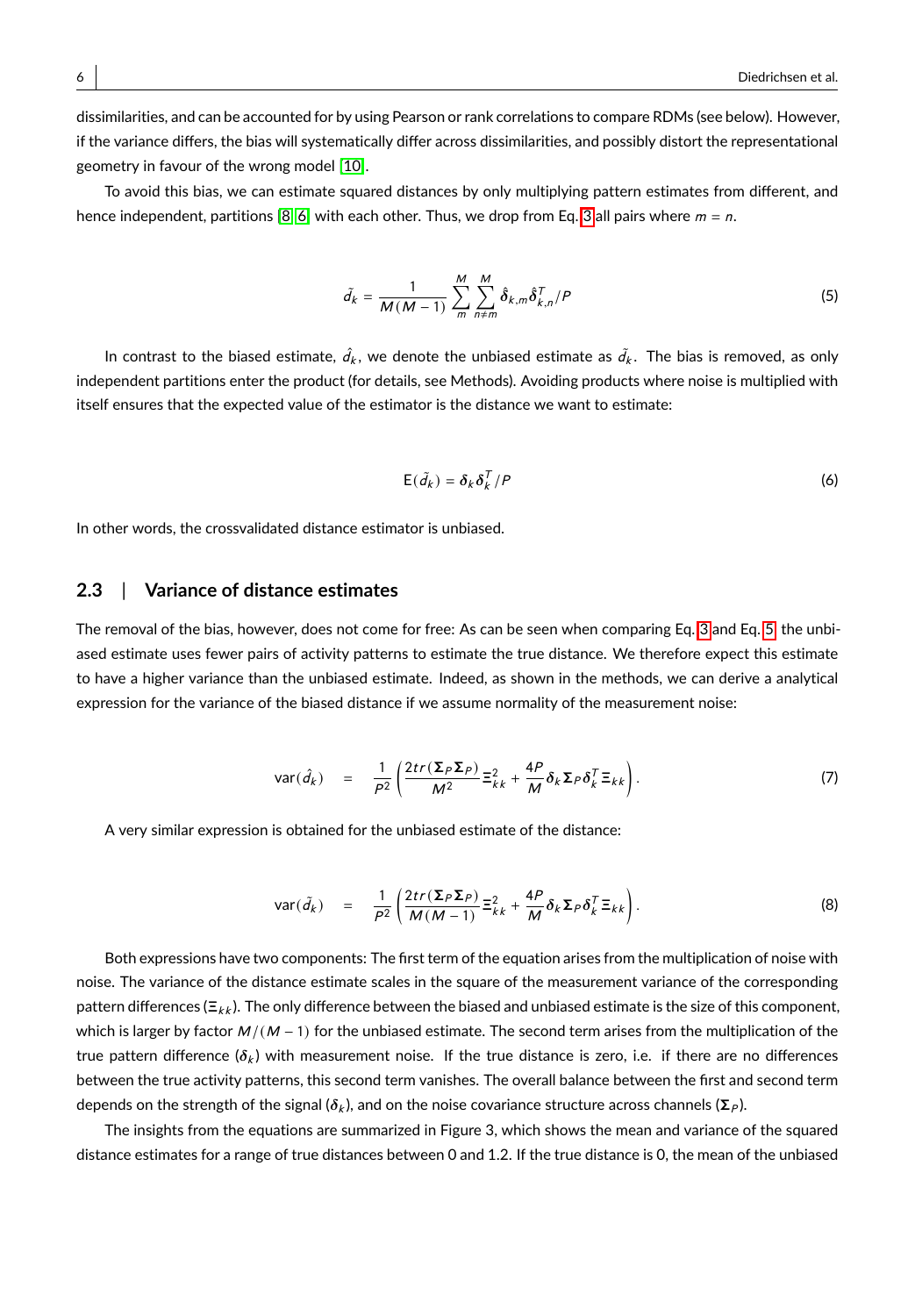

F I G U R E 3 **Bias-variance trade-off of biased and unbiased distance estimates.** (**A**) The mean of biased (blue) and unbiased (red) estimates of the squared Euclidean distance, plotted against the true value of the distances. (**B**) Variance of the distance estimates increases linearly with the true distance. The unbiased distance shows an increased variance by a factor depending on the number of partitions  $(M)$ .

estimate is zero, whereas the mean of the biased estimate is inflated by  $\Xi_{kk}/M$ . In exchange, the variance of the biased estimate is lower by a factor of  $(M - 1)/M$ . This difference is caused by using different numbers of pairwise products: The biased estimate uses all  $M^2$  possible pairs, whereas the unbiased estimate excludes M of the pairs (those of each partition with itself). Thus, with  $M = 2$  partitions, the variance of the unbiased estimate will be twice as large. However, the difference diminishes as the number of independent partitions increases. The second term of Eq. [7,](#page-5-1) [8](#page-5-2) causes the variance of the distance estimate to increase linearly with the true squared distance. This signal-dependence affects biased and unbiased estimates equally.

#### **2.4** | **Model comparison using RDM correlations or cosine similarity**

Whether it is better to use biased or unbiased distance estimates depends on how these estimates are used in subsequent inference. A common use case is to compare the measured RDM to different competing models of neural representations. For this, the upper triangular part of the RDM (which is symmetric about a diagonal of zeros) is vectorized (Fig. 1). The vector of estimated distances ( $\hat{d}$  or  $\hat{d}$ ) is then compared with the vector of model-predicted distances (**m**), and the model with the best correspondence is selected.

Which measure of correspondence is appropriate depends on the level at which the models are meant to make predictions. If the models predict merely the rank-ordering of the distances, a Spearman rank correlation (or when any of the models predict equal representational distances for different pairs of stimuli, Kendall's  $\tau_A$  rank correlation) is appropriate [\[8\]](#page-24-7). If the models make predictions about distances on an interval scale, one can use the Pearson correlation,  $r(\hat{\mathbf{d}}, \mathbf{m})$ . Calculating a correlation (whether Kendall, Spearman, or Pearson) allows for arbitrary scaling between observed and predicted distances, which is useful because the model-predicted dissimilarities are typically in arbitrary units and the scaling of the data depends on the signal-to-noise ratio. These correlation coefficients are also invariant to an additive constant. For biased distance estimates this is useful, as it discounts a positive bias arising from noise. Note, however, that this only works if the noise influences all conditions equally, i.e. when all distances show the same constant bias.

In contrast, cross-validated distances estimates do not have any bias, no matter whether it is varies or is constant across conditions. The resultant distances have a ratio-scale measure, where 0 is an informative point, indicating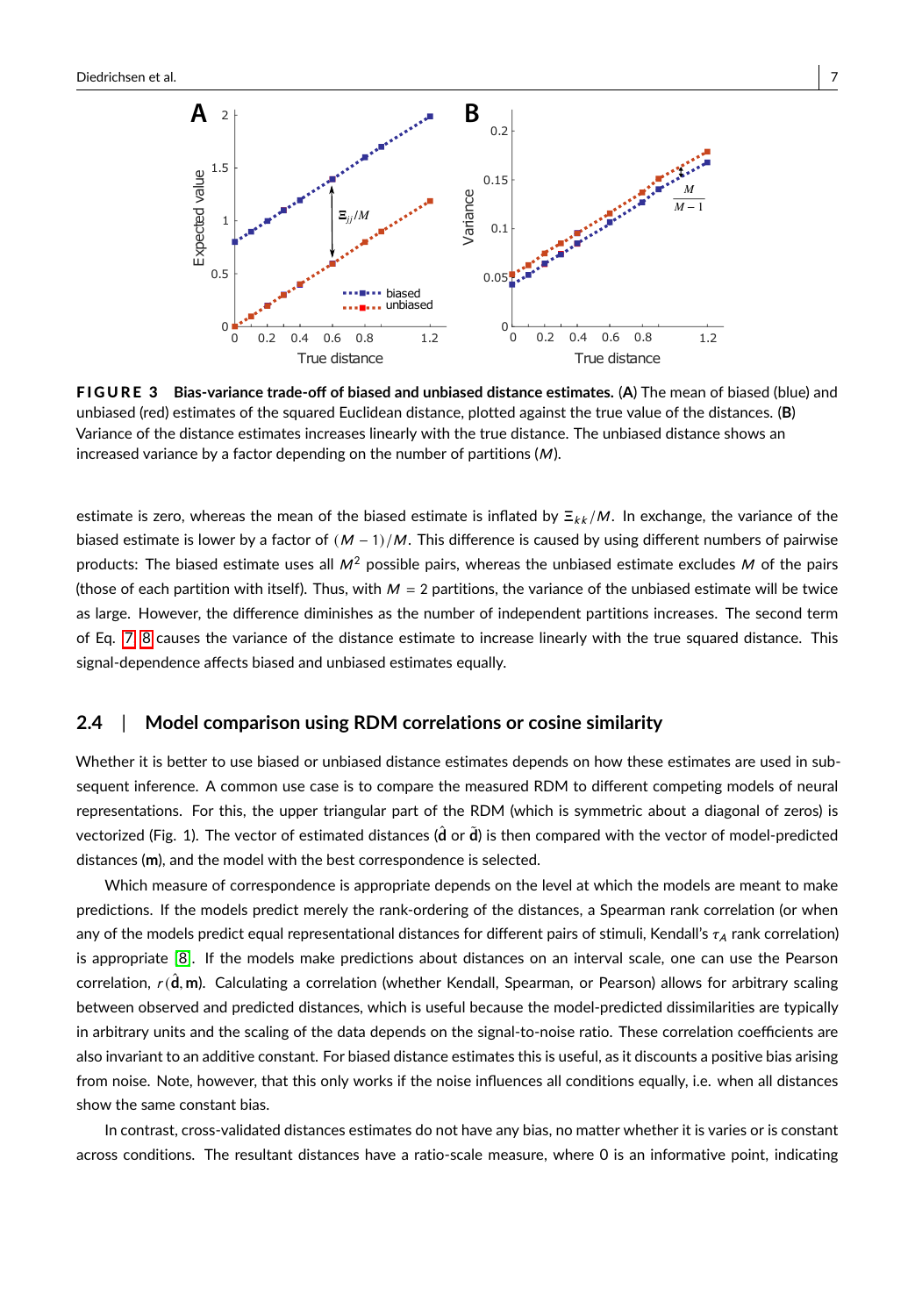that the two patterns only differ by measurement noise. To exploit this additional information, we can compute the correlation without subtracting the mean across distances. This quantity is the RDM cosine similarity, the cosine of the angle between the vectorized data RDM and the model RDM (Fig. 2).

<span id="page-7-0"></span>
$$
\tilde{r} = \frac{\tilde{\mathbf{d}}^T \mathbf{m}}{\sqrt{(\tilde{\mathbf{d}}^T \tilde{\mathbf{d}})(\mathbf{m}^T \mathbf{m})}}
$$
(9)

In summary, for models that predict the RDM on a ratio-scale we have two consistent choices: We can either compute the cosine similarity between the model and unbiased distance estimates (Eq. [9,](#page-7-0) in short *RDM cosine similarity*), or the Pearson correlation between the model and biased distance estimates (in short *RDM correlation*).

#### **2.5** | **Using RDM cosine similarity prevents bias in model selection**

RDM correlations will only account for the biasing influence of measurement noise if the positive bias is the same across all distance estimates in the RDM - that is, when all pairwise pattern differences are measured with the same variability. If one condition has a smaller number of trials than another (e.g., after the exclusion of error trials), distances involving this condition will be systematically larger (Eq. [4\)](#page-4-3). Similarly, if the measurement errors for one pair of conditions are more correlated than for another pair (e.g. because some conditions were measured with fMRI in temporal proximity), then the variance of their pattern differences will be smaller, and the distance estimates lower. In both cases, the use of RDM correlations can bias inference towards the incorrect model [\[10\]](#page-24-9).

Consider for example the two RSA models depicted in Fig. 4a. In the first model, condition 1 and 2 belong to one category, and conditions 3 and 4 belong to another category. Within-category distances are predicted to be smaller than between-category distances. In the second model, condition 1 and 3, and condition 2 and 4 belong to the same category. We simulated pure noise data, for which the measurement noise was slightly correlated (r=0.15) across neighboring conditions (i.e. between 1-2, 2-3, and 3-4). Such correlation can for example occur in fMRI experiments, when the conditions were collected in a fixed sequence, such as in a "traveling wave" design, often used for perceptual fMRI experiments [\[17,](#page-24-16) [18\]](#page-25-0). When we used RDM correlations to compare the data to the two models, 76.8% of simulations were attributed to model 1 and only 23.6% to model 2. This bias arises because the measurement noise induces a similarity structure (lower distances between neighbouring conditions) that is more similar to model 1 than model 2. When comparing models using unbiased distance estimates, the model selection bias disappeared - now exactly 50% of the null simulations were assigned to each model.

To study the influence of this bias on model discrimination, we simulated datasets coming from each model, while varying the number of independent partitions. We again added correlated noise to each partition, and counted how often a dataset was assigned to the correct model. Decisions using RDM correlations were on average 65.1% correct (Fig. 4a, blue line), independent of the number of partitions (note that we left the overall amount of data the same, see methods). In contrast, decisions using RDM cosine similarity improved with increasing number of partitions (Fig. 4a, red line). For 2 partitions, decisions based on RDM cosine similarity were less often correct than those based on RDM correlations, but for more than 2 partitions, decisions based on crossvalidated distance estimates performed better. This increase arises because the variance for the unbiased estimates depends on factor  $M/(M - 1)$ .

When we repeated the same simulation, using independent noise for each condition, the bias disappeared, and so did the disadvantage in model selection accuracy (Fig. 4b). Now decisions based on RDM correlations were always more accurate, although the difference became smaller with an increasing number of partitions.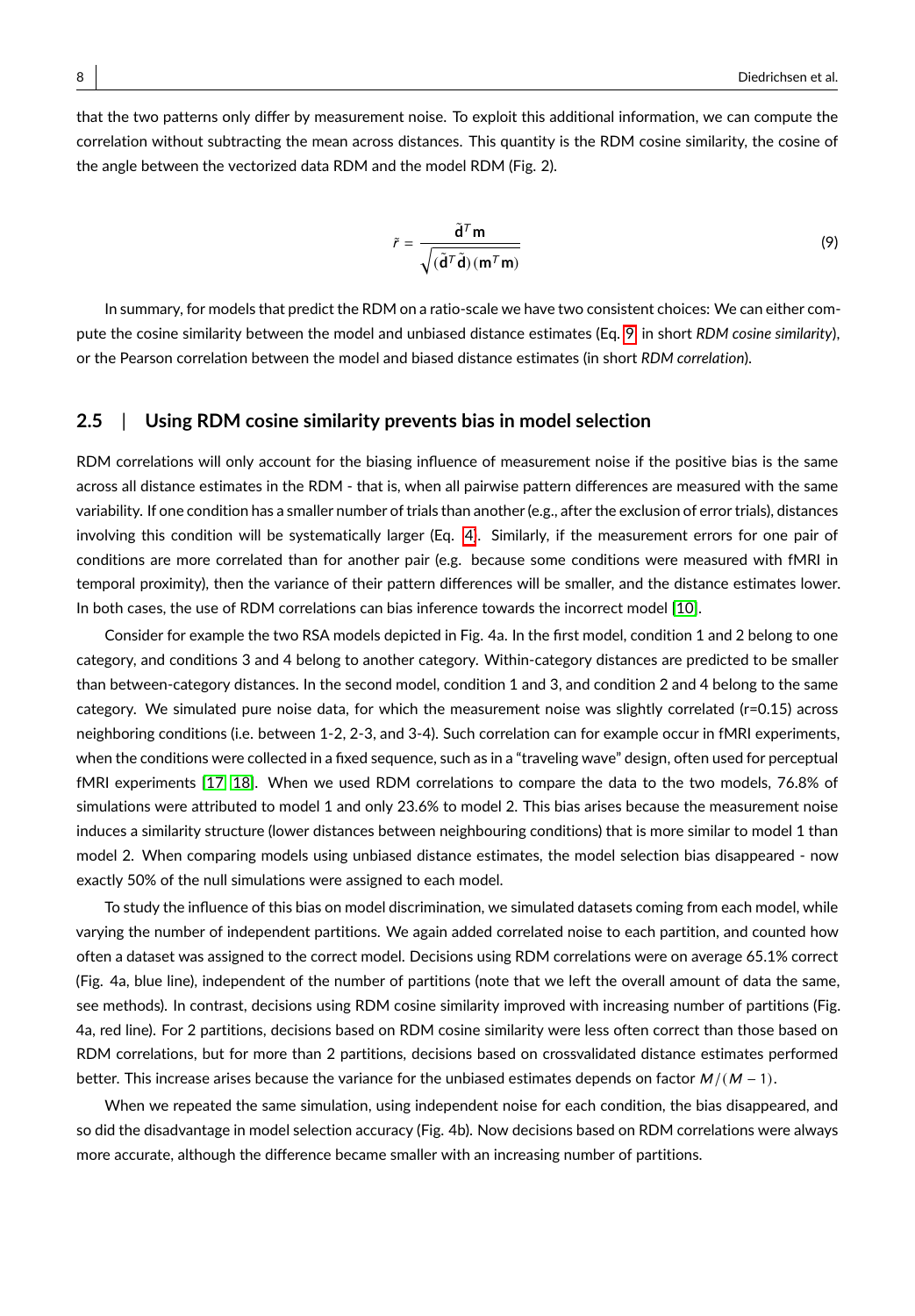

F I G U R E 4 **Model selection accuracy for RDM correlation and RDM cosine similarity.** Each of the four columns illustrates a different simulated scenario. The upper row shows the two model RDMs being compared. The lower row shows the model-selection accuracy, as a function of the number of independent crossvalidation partitions, using RDM correlation with biased distance estimators (blue) or using RDM cosine similarity using unbiased distance estimators (red). Bias: percentage of pure noise simulations for which Model1/Model2 is chosen using each criterion. (**A**) Two models with a different categorical structure for 4 conditions are compared. If the measurement noise is correlated across neighbouring conditions, model decisions using RDM correlations are biased, and perform worse than RDM cosine similarities. (**B**) The same simulation as in A, but with independent measurement noise. No bias in model decisions occurs, and RDM correlations perform better, with the advantage becoming smaller as the number of partitions increases. (**C**) When the model RDMs only differ in the ratio of the two levels of dissimilarity, RDM correlations perform at chance, because they remove the zero point which is necessary to distinguish the two models. (**D**) When the zero-point is not essential, but helps for model comparisons, using the RDM cosine similarities can be more accurate than RDM correlations even if measurement noise is i.i.d.

#### **2.6** | **RDM cosine similarity exploits informative zero-point**

Does this mean that we should use RDM correlations with biased distances estimates when the measurement noise is i.i.d.? Not necessarily: Using the RDM cosine similarity can have advantages for some model comparisons, as it exploits the additional information inherent in the zero point. Consider the two models depicted in Fig. 4c. Both models have the same category structure, but differ in the predicted ratio of the within-category to the betweencategory distances. To distinguish these models, a meaningful zero point is required. When calculating the correlation between two RDMs, the mean across all distances in each RDM is first subtracted. Thus, correlations remove any constant offset of the distances in model and data - and model selection therefore remains at chance level (0.5). Inferences can only be made using the RDM cosine similarities on unbiased distance estimates.

Finally, there are also cases in which the model decision is not fully dependent on the zero point (as in Fig. 4c), but also not fully independent of it (as in Fig. 4b). For example, the two models in in Fig. 4d have a different category structure, but also differ in the size of the distances relative to zero. As a result, we observe that RDM cosine similarities just outperform RDM correlations for larger number of partitions. Note that decisions on Null-data are unbiased in either case, as the measurement noise was modeled as i.i.d.

In summary, how the larger variability of crossvalidated distance estimates translates into model selection accuracy, depends both on the number of available partitions, as well as the structure of the two models that are being compared. In any case, unbiased distance estimates provide a safeguard against deviations from the assumption of i.i.d measurement noise — an advantage that in many cases will be well worth the small cost in statistical power.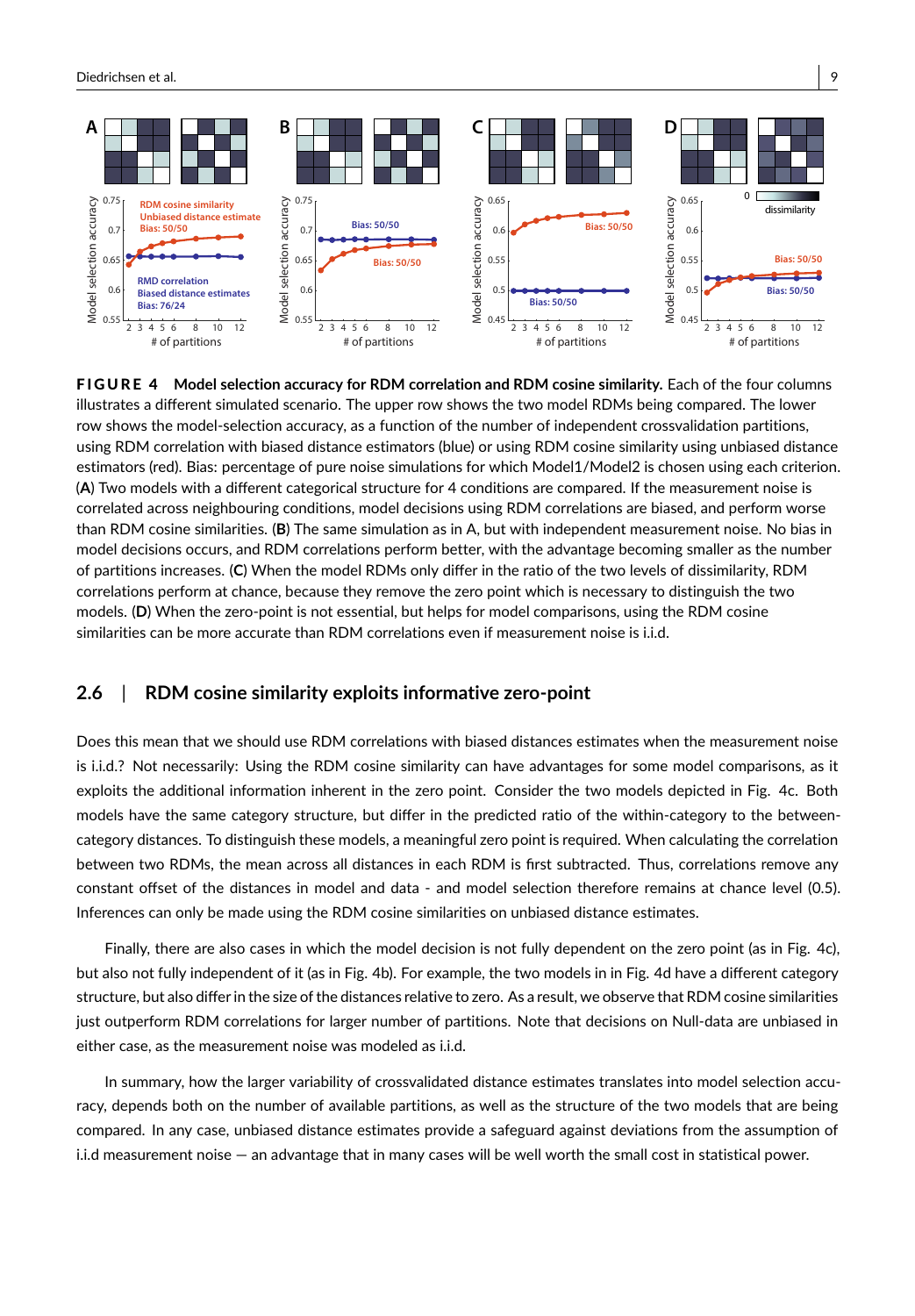

F I G U R E 5 **Covariance between elements of the RDM across independent data sets**. (**A**) Covariance matrix for the 10 distance estimates between 5 conditions, assuming that all true distances are 0 and activity patterns are measured independently and with the same variance. (**B**) Covariance matrix of the 153 distances between 18 conditions, where all the true distances are 0. (**C**) Covariance matrix for the 10 distance estimates between 5 conditions, assuming true distances as depicted in the model of Figure 1.

### **2.7** | **Covariance of distance estimates**

The use of RDM correlations (for biased distance estimates) or RDM cosine similarity (for unbiased estimates) for model comparison would be fully adequate if all elements of the RDM were estimated independently and with the same variance. However, our analytical expression for the full covariance matrix of dissimilarities (Eq. [27,](#page-21-0) [29\)](#page-21-1) shows that this is not the case, even if the underlying activity patterns are measured with i.i.d. noise.

The correlation between distance estimates arises from the fact that, even if all conditions are measured with i.i.d. noise, the pattern difference between conditions 1 and 2 is not independent from the pattern difference between conditions 1 and 3. The covariance matrix for the 10 distance for a design with 5 conditions (assuming no true pattern differences and i.i.d. noise) is shown in Figure 5a. Distances that share one of the conditions (i.e., between  $d_{1,2}$  and  $d_{1,3}$ ) have a correlation of  $r = 0.25$ . Only estimates of distances that do not share any conditions (i.e.,  $d_{1,2}$  and  $d_{3,4}$ ) are uncorrelated. If the measurement error on the patterns is not i.i.d., a more complex co-dependence structure can arise.

For a design with a larger number of conditions (K=18, Fig. 2b), the number of uncorrelated distances increases, i.e. the covariance matrix becomes sparser. This does not mean, however, that we can ignore the dependence structure. As we will show below, accounting for the co-dependence structure becomes especially important in designs with large numbers of conditions.

Similar to what we have observed for the variance, the covariance between distance estimates also increases with increasing true distances. Figure 5c shows the covariance matrix for distance estimates from data generated from the RDM model depicted in Figure 1. Larger true distances exhibit larger variances and also larger covariances with other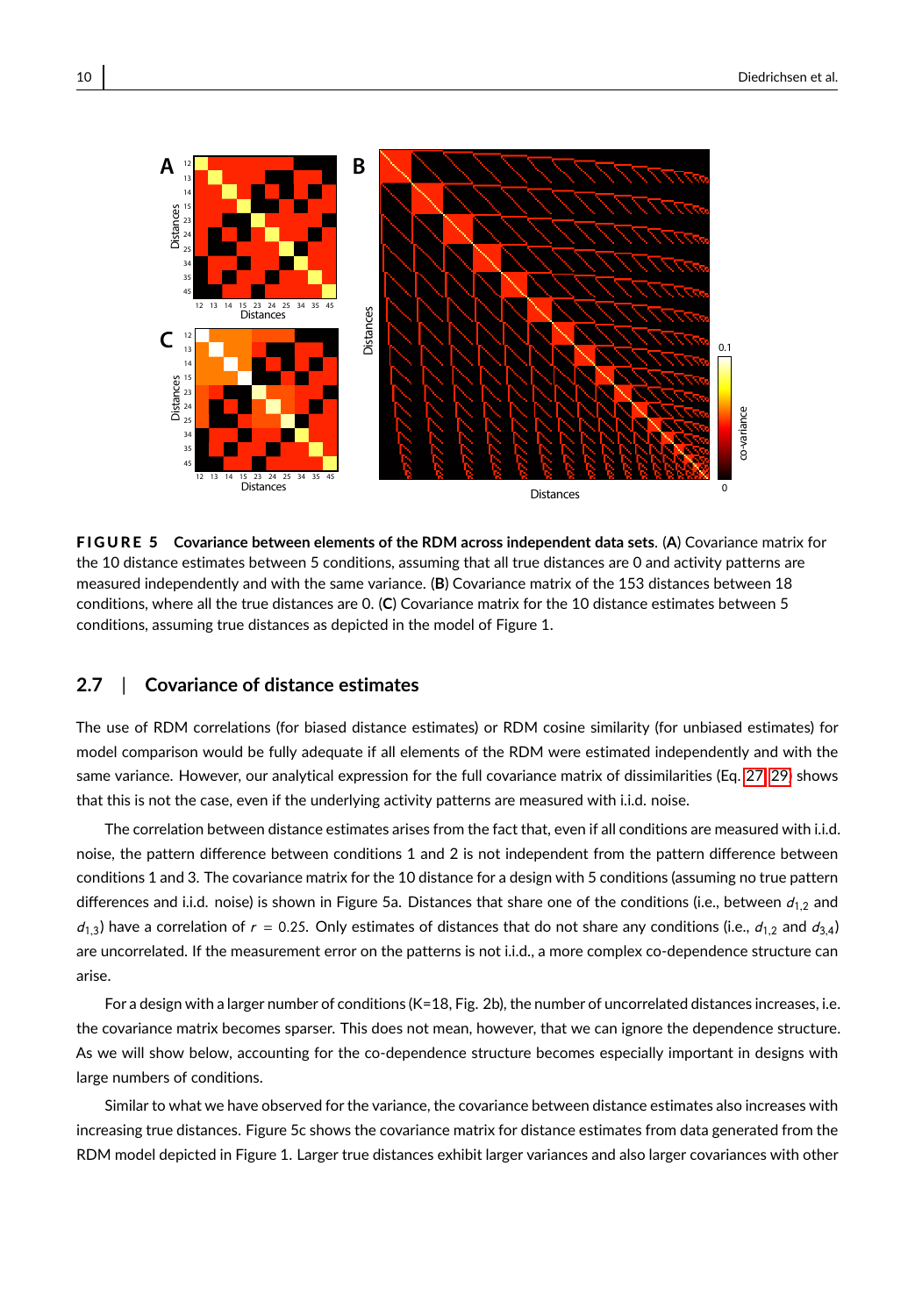distances. The exact shape of the covariance matrix depends on the exact form of the true pattern differences  $\delta$ , as well as the covariance of noise across voxels ( $\Sigma_P$ ).

Given the correlation between elements of the estimated RDM, we therefore would expect that both RDM correlations (r) and RDM cosine angles ( $\tilde{r}$ ) will perform sub-optimally (see Figure 2). Indeed, in a previous paper [\[19\]](#page-25-1), we have shown, for several different simulation scenarios, that ignoring this covariance structure leads to 3-12% fewer correct model-selection decisions, as compared to a full likelihood-ratio test between models, implemented in Pattern Component Modelling [\[14,](#page-24-13) [19\]](#page-25-1).

#### **2.8** | **RDM comparison in whitened RDM-space**

To improve model inference, we should therefore use the covariance matrix to transform the elements of the RDM into a whitened space, in which all dimensions are measured independently and with the same variance. Originally [\[19\]](#page-25-1), we had suggested using the full expression for the covariance (Eq. [29\)](#page-21-1), and to estimate required quantities from the data. This approach, however, can be slow, as the estimation must be done iteratively, which each step involving the inversion of a K (K − 1)  $\times$  K (K − 1) matrix - i.e. the complexity of the algorithm scales with  $O$ (K<sup>4</sup>). Furthermore, for fMRI data, the spatial structure of the signal ( $\delta$ ) and the measurement noise ( $\Sigma_P$ ) are hard to estimate separately.

We therefore propose a simplification to avoid estimating the right side of Eq. [27](#page-21-0) and Eq. [29.](#page-21-1) Specifically, we suggest using the covariance structure of the distances under the assumption that all distances are zero. In this case the variance simplifies to

$$
Var(\tilde{\mathbf{d}}) = c(\Xi \circ \Xi) = c\mathbf{V},\tag{10}
$$

where **V** is the structure of the covariance matrix, and  $c$  is a proportionality constant that is not important for most applications. Note that noise correlations between different channels (or voxels in fMRI) would only influence c, but not **V** (see Discussion). The matrix  $\Xi$  can be readily calculated from an estimate of  $\Sigma_K$  (see Eq. [23\)](#page-19-0). To take this covariance matrix into account for model comparison, we can prewhiten the distances by pre-multiplying them with  $\mathsf{V}^{-\frac{1}{2}}.$ 

In the case of the cosine similarity between unbiased distance estimates, this leads to a new criterion, the whitened unbiased RDM cosine similarity (WUC):

<span id="page-10-0"></span>
$$
\tilde{r}_{w} = \frac{\tilde{\mathbf{d}}^{T} \mathbf{V}^{-1} \mathbf{m}}{\sqrt{(\tilde{\mathbf{d}}^{T} \mathbf{V}^{-1} \tilde{\mathbf{d}}) \left(\mathbf{m}^{T} \mathbf{V}^{-1} \mathbf{m}\right)}}
$$
(11)

Similarly, we can define a whitened RDM Pearson correlation, simply by first subtracting the mean of data (d) and model (**m**¯ ) RDM.

<span id="page-10-1"></span>
$$
r_w = \frac{(\hat{\mathbf{d}} - \bar{\mathbf{d}})^T \mathbf{V}^{-1} (\mathbf{m} - \bar{\mathbf{m}})}{\sqrt{((\hat{\mathbf{d}} - \bar{\mathbf{d}})^T \mathbf{V}^{-1} (\hat{\mathbf{d}} - \bar{\mathbf{d}})) ((\mathbf{m} - \bar{\mathbf{m}})^T \mathbf{V}^{-1} (\mathbf{m} - \bar{\mathbf{m}}))}}
$$
(12)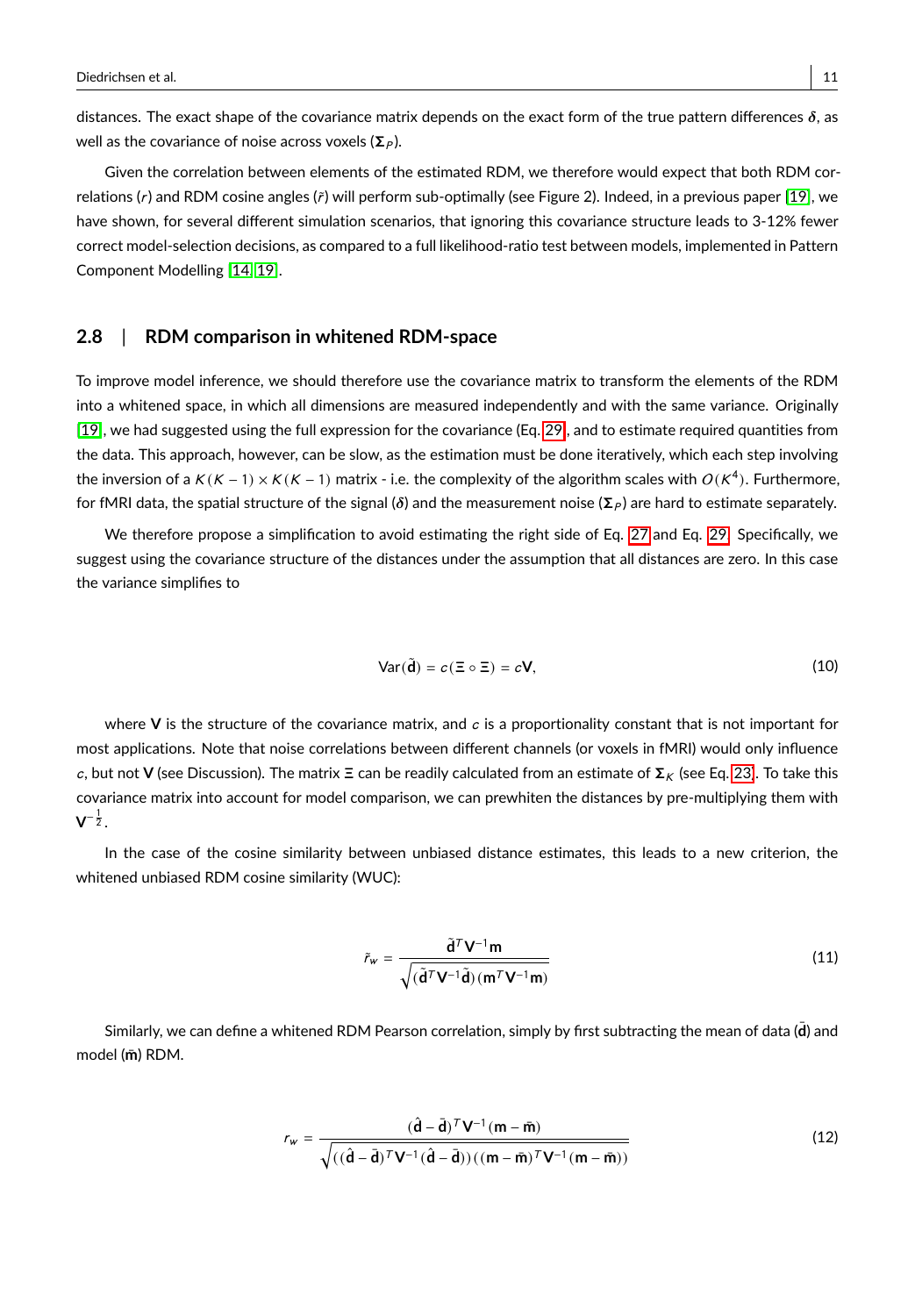

F I G U R E 6 **Model selection accuracy for different representational distance estimators and measures of RDM similarity.** A theoretical upper bound on model selection accuracy is provided by PCM (black dotted line). Model decisions are either based on RDM correlations with biased distance estimators (blue) or on RDM cosine angles with unbiased (crossvalidated) distance estimators (red). Both RDM correlations and RDM cosine similarity can be performed in original (solid line) or in whitened space (dashed line). Different panels show simulations for three experimental designs with different numbers of experimental conditions K and different models (see methods).

#### **2.9** | **Influence of RDM whitening on model comparisons**

To determine the influence of RDM whitening in the context of realistic model comparisons, we simulated data using the designs of three published fMRI experiments and evaluated the associated models, all of which made quantitative predictions about representational distances (Fig. 6). The first two experiments measured activation patterns associated with 5 (Exp 1) or 31 (Exp 2) different finger movements in primary motor cortex [\[9\]](#page-24-8). The associated models where derived either from the structure of the associated muscle activity or from the natural statistics of movement. The third experiment measured the activation patterns elicited by 92 images showing a range of animate and inanimate objects in human inferior temporal cortex. The models were derived from the 8 layers of a neural network [\[20\]](#page-25-2).

As for Figure 4, we simulated data from each model, using different signal-to-noise levels. We then used RDM correlations or whitened RDM correlations, as well as cosine similarity or whitened cosine similarity to find the best model. For each method we recorded the number of correct model decisions. In addition to the RSA-based methods, we also used Pattern Component Modeling (PCM) [\[14,](#page-24-13) [19\]](#page-25-1), which directly compares the marginal likelihood of the data given the models, under the assumption that both signal and noise are normally distributed. For such data, PCM implements the likelihood-ratio test between models. For the case of our simulations, where all assumptions hold, PCM therefore implements the optimal inference procedure [\[13\]](#page-24-12) and provides an upper performance bound for any model-comparison technique.

Across the three different experimental simulations, the simple RDM correlation or RDM cosine similarity (Fig. 6, solid lines) performed clearly sub-optimally as compared to PCM. Taking the covariance structure of the distances into account (dashed lines) substantially improved model decisions. Indeed, in many cases, the performance of RSA inference was close to optimal. This suggests that accounting for the signal-dependent, second half of the covariance formula (Eq. [27,](#page-21-0) [29\)](#page-21-1) would not improve inference much further. Instead, these simulations indicate that the observed sub-optimal performance was mostly caused by the assumption that the distances are uncorrelated, rather than by the assumption that the distances have the same variance.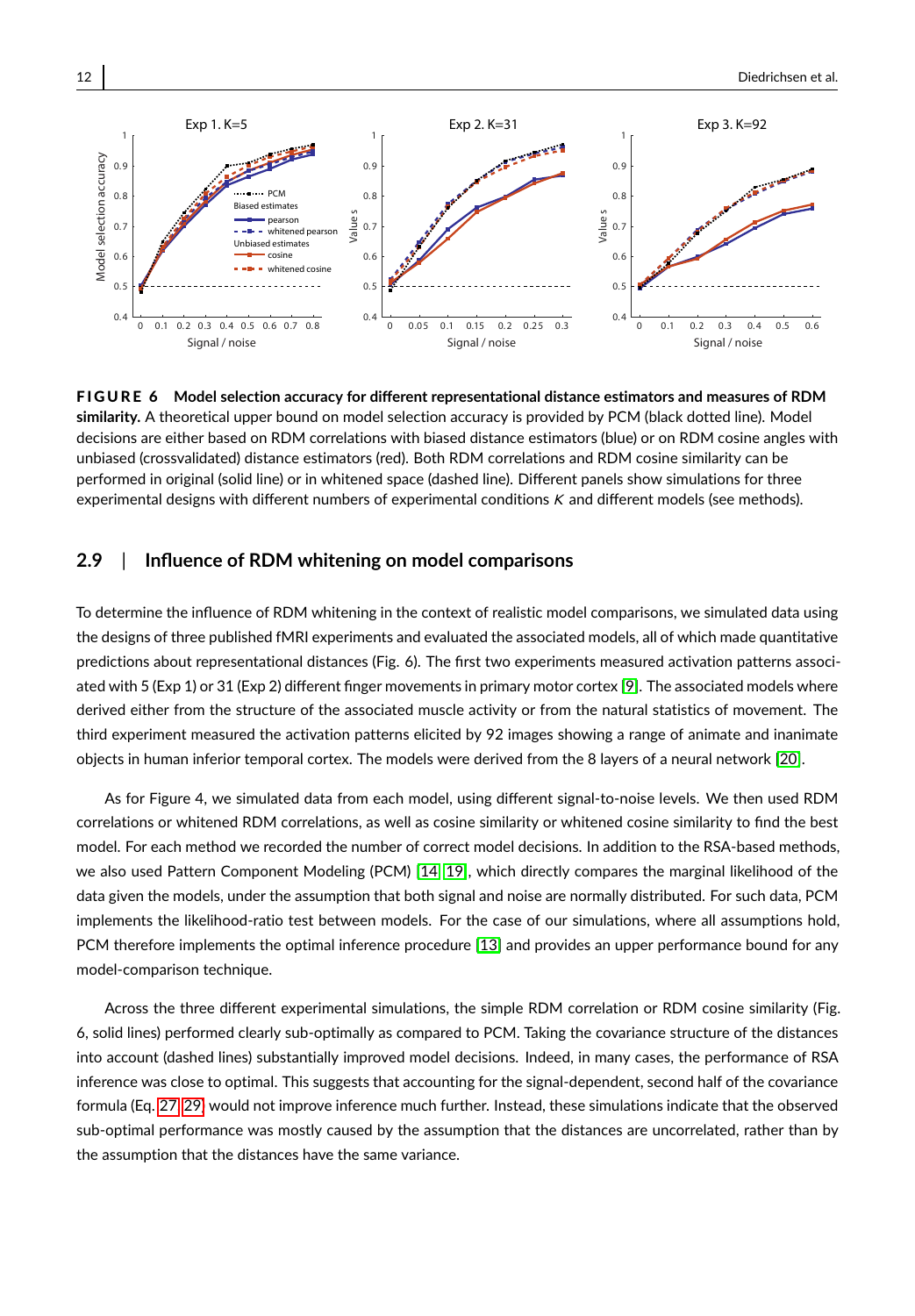

F I G U R E 7 **Model selection accuracy for normal and whitened RDM cosine similarity as a measure of RDM fit.** Model selection accuracy is greater for the whitened unbiased cosine similarity (WUC) than for the normal RDM cosine similarity based on unbiased distance estimates. The benefit of whitening grows with the number of experimental conditions. Dashed line indicates performance of likelihood-ratio test as implemented in Pattern Component Modeling (PCM).

#### **2.10** | **Factors influencing the advantage of RDM whitening**

From the simulations in Figure 6, it appears that the importance of taking the covariance structure of the distances estimates into account is more pronounced for experiments with more conditions. To test this idea directly, we simulated data for Exp 1 with different numbers of conditions. We started with 5 conditions and 32 partitions. We then reanalyzed the data, relabeling the measures from even partitions as conditions 1-5, and from the odd partitions as condition 6-10. This increases the number of conditions to 10 and reduces the number of partitions to 16. We repeated this procedure two times more, finally ending up with 40 conditions and 4 partitions. As the underlying data is the same, the performance of PCM was relatively constant across these situations. With increasing number of conditions, however, the advantage of using WUC over the normal RDM cosine similarity increases (Fig. 7). This may appear at first somewhat counter-intuitive, as the proportion of uncorrelated distances pairs in the RDM increases with increasing number of conditions. However, the structure of the covariance matrix (Fig. 5b) is such that the anisotropy increases with the number of conditions. The axis of highest variability of the distance estimates is always in the direction of the average of all distances. This direction is associated with an eigenvalue of  $K$ . There are also K – 1 orthogonal directions with an eigenvalue of K/2, and K (K – 3) directions with an eigenvalue of 1. Thus, the ratio of the larger to the smaller eigenvalues of **V** (a measure of anisotropy) scales linearly with the number of conditions. That means that with 40 conditions, the all-mean dimension has 40 times higher variability than most of the other directions. When ignoring the covariance structure, all dimensions are counted to be equally important, which leads to sub-optimal inferences.

This consideration also implies that for some model comparison problems, taking into account the covariance will not change the inference. This is the case when two models differ only on dimensions of model space that can be measured with equal variability (i.e., have the same eigenvalue in **V**). The two models compared in Fig. 4a are such an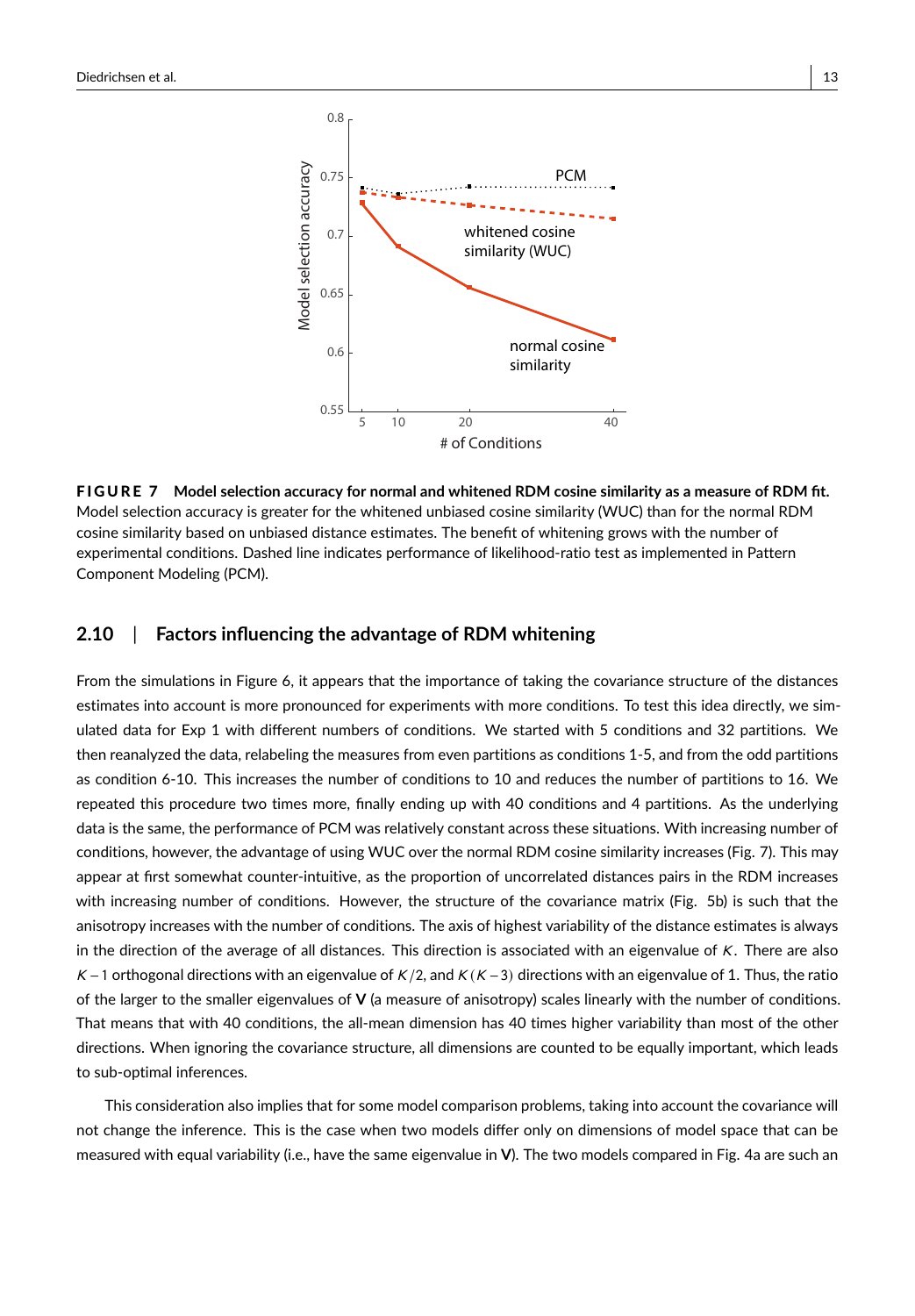example. Most model comparison problems, however, will improve, and inference will never get worse. Thus, using whitened RDM similarities is always recommended.

#### **2.11** | **Interpretation of the WUC**

An important consideration in the interpretation of the WUC is that its expected value will be zero if and only if all distances that are systematically larger than zero in the data are predicted to have a distance of zero in the model. That is, a WUC of zero shows that there is no above-chance linear prediction possible from the features of the model to the activity patterns (see Fig. 1).

Therefore, any model that predicts a positive distance for any pair of conditions that are distinct in the data, will have a WUC > 0. In contrast, the traditional RDM Pearson correlation will be zero when there is no systematic relationship between measured and predicted dissimilarities. As a consequence, the values of the WUC tend to be substantially higher than RDM correlations, often close to 1 for most models.

To obtain a baseline that would be equivalent to a correlation of zero, it is therefore often useful to compare all models to a null-model that predicts all conditions as equally distinct from each other. This approach combines the interpretability of the RDM correlation with the increased power of the WUC.

#### **2.12** | **Extension of the WUC to flexible RDM models**

In many applications, we want to fit and evaluate flexible models, in which the vector of predicted dissimilarities depends on a vector of model parameters  $\theta$ . In some cases the predicted RDM is a weighted sum of different model components, for example the different layers of a deep neural network [\[20,](#page-25-2) [21\]](#page-25-3). In other cases, the predicted distances are a non-linear function of the model parameters [\[19\]](#page-25-1), for example when parameterizing the width of a tuning function in a population-receptive-field model [\[22\]](#page-25-4). In all of these cases, we can take into account the covariance of the dissimilarity estimates by minimizing the following loss function:

$$
J(\theta) = (\mathbf{d} - \mathbf{m}(\theta))^T \mathbf{V}^{-1} (\mathbf{d} - \mathbf{m}(\theta)).
$$
\n(13)

Equivalently, we can whiten the estimation error by pre-multiplying both estimated distances and the model prediction with  $\mathsf{V}^{-\frac{1}{2}}$ , and then use standard least squares approaches.

#### **2.13** | **Relationship to other multivariate dependence measures**

Interestingly, the whitened RDM cosine similarity is related to other statistical measures of multivariate dependence. If a whitened RDM cosine similarity is calculated from biased distance estimates, and if we assume i.i.d. measurement noise, it is identical linear Centered Kernel Alignment (CKA, [\[12,](#page-24-11) [23\]](#page-25-5)), also known as the RV coefficient [\[11\]](#page-24-10). The CKA is a normalized version of the Hilbert-Schmidt independence criterion (HSIC [\[24\]](#page-25-6)) between two sets of multivariate patterns. In general, the HSIC is the dot-product between the elements of two similarity (or kernel) matrices. Here we have the special linear case, where the similarity is the dot product of the two pattern vectors.

Let A and B be two matrices, with the same number K of rows, containing patterns for K observations (e.g., trials or time points). To make the mean of each column of these matrices equal to zero, we can pre-multiply the patterns with the centering matrix  $H = I_K - 1_K/K$ . We then can define the centred second moment matrix of the patterns as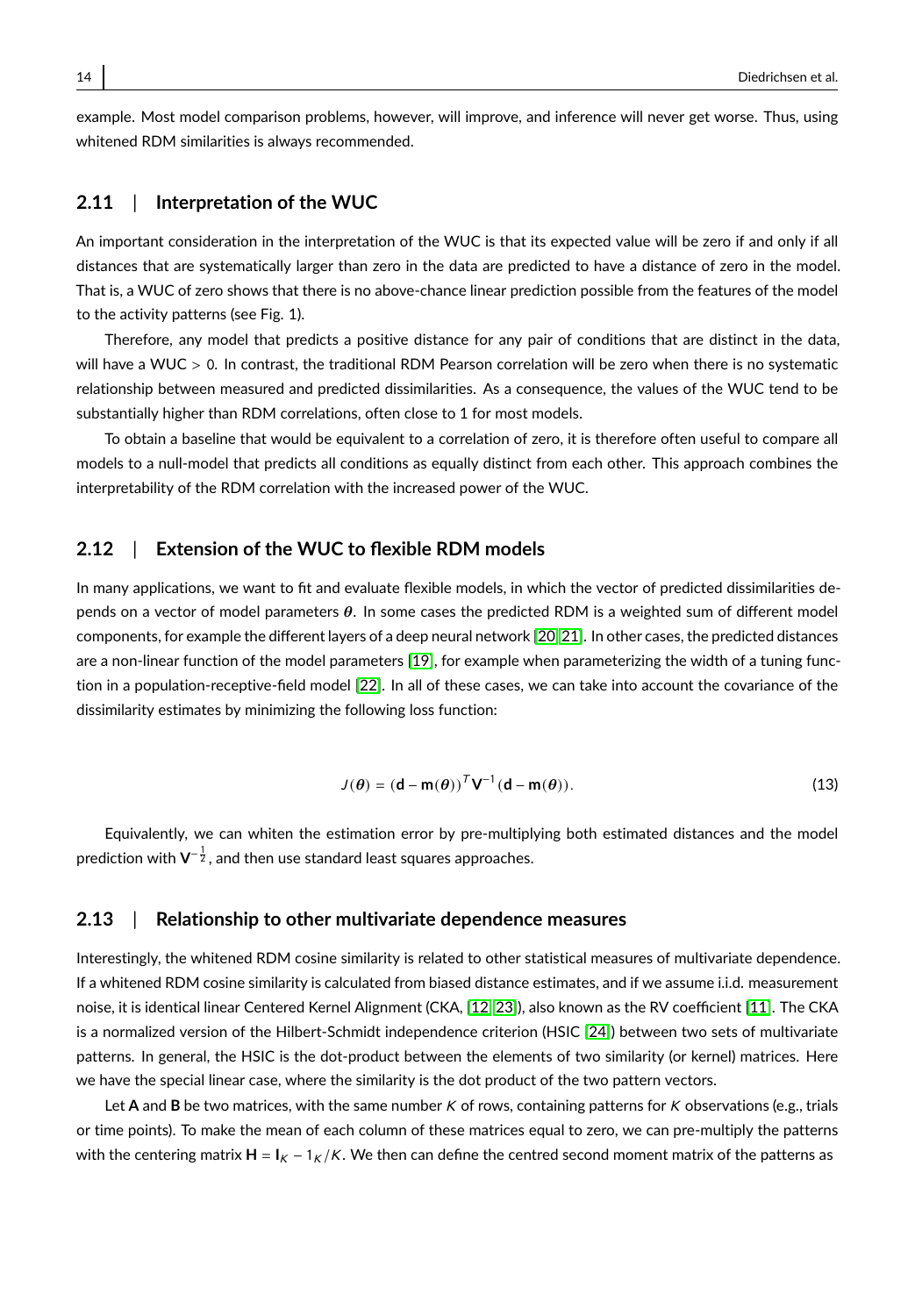$$
G_A = HAA^T H^T / P \qquad G_B = HBB^T H^T / P. \tag{14}
$$

For the linear case, the HSIC is the dot product between the elements of the two second-moment matrices.

<span id="page-14-1"></span>
$$
HSIC_{A,B} = vec(G_A)^T vec(G_B)
$$
\n(15)

The linear CKA is the normalized version of this quantity, just like the correlation coefficient is a normalized version of the covariance.

<span id="page-14-0"></span>
$$
CKA = \frac{\text{HSIC}_{A,B}}{\sqrt{\text{HSIC}_{A,A}\text{HSIC}_{B,B}}}
$$
(16)

To show the equivalence of Eq. [11](#page-10-0) (using biased distance estimates) and Eq. [16,](#page-14-0) we can express the vector of squared distances d<sub>A</sub> as a linear combination of the elements of the second moment matrix,

$$
d_j = (\mathbf{b}_i - \mathbf{b}_k)(\mathbf{b}_i - \mathbf{b}_k)^T
$$
 (17)

$$
= \mathbf{G}_{i,i} + \mathbf{G}_{k,k} - \mathbf{G}_{i,k} - \mathbf{G}_{k,i},
$$
\n(18)

which we can write more succinctly using a properly defined linear transformation matrix  $\mathbf{T}_d$ , such that

$$
\mathbf{d}_{\mathbf{A}} = \mathbf{T}_d \text{vec}(\mathbf{G}_{\mathbf{A}}). \tag{19}
$$

The structure of the  $\mathsf{T}_d\mathsf{T}_d^{\mathcal{T}}$  can be shown to be identical to that of the covariance matrix of the dissimilarities (Eq. [27,](#page-21-0) [29\)](#page-21-1), which is determined by the  $D \times K$  contrast matrix **C** (see methods):

vec(
$$
\mathbf{G}_{\mathbf{A}}
$$
)<sup>T</sup>vec( $\mathbf{G}_{\mathbf{B}}$ ) =  $\mathbf{d}_{\mathbf{A}}^{T} (\mathbf{T}_{d} \mathbf{T}_{d}^{T})^{-1} \mathbf{d}_{\mathbf{B}}$   
\n=  $\mathbf{d}_{\mathbf{A}}^{T} (\mathbf{C}\mathbf{C}^{T} \circ \mathbf{C}\mathbf{C}^{T})^{-1} \mathbf{d}_{\mathbf{B}}$   
\n=  $\mathbf{d}_{\mathbf{A}}^{T} (c\mathbf{V})^{-1} \mathbf{d}_{\mathbf{B}}$ . (20)

<span id="page-14-2"></span>A more intuitive explanation of this equivalence is that all unique elements of an estimate of **G** are mutually uncorrelated, if the true **G** = 0 and Σ $_K$  = I $\sigma^2$  (Eq. [36\)](#page-26-0). The covariance-structure of the distances is then simply induced by the fact that some of the distances share common elements of the second moment matrix, with the covariance structure determined (up to a constant) by  $\mathsf{T}_d\mathsf{T}_d^{\mathcal{T}}$ .

While the whitened RDM cosine similarity using biased distance estimates is equivalent to the linear CKA or the RV coefficient, the whitened unbiased RDM cosine similarity (Eq. [5,](#page-5-0) WUC) defines the unbiased version of this  $\cot$  coefficient. For the special case of i.i.d. noise ( $\Sigma_K = I\sigma^2$ ), it can be computed based on Eq. [15](#page-14-1) and [16,](#page-14-0) replacing  $G$ with an unbiased estimate for the second moment matrix.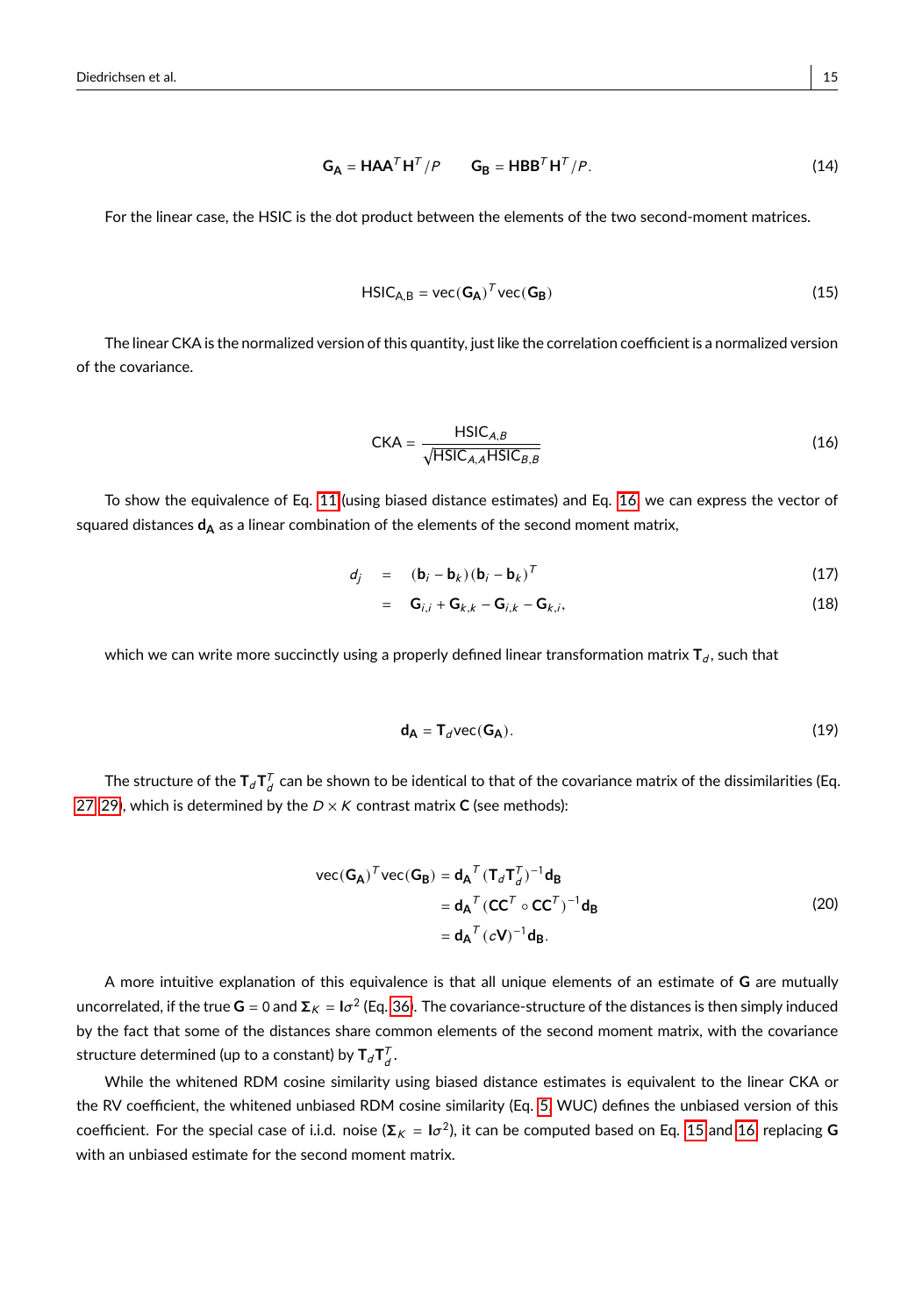<span id="page-15-0"></span>
$$
\tilde{\mathbf{G}} = \frac{1}{M(M-1)} \sum_{m} \sum_{n \neq m} \mathbf{H} \hat{\mathbf{B}}_{m} \hat{\mathbf{B}}_{n}^{T} \mathbf{H}^{T} / P
$$
(21)

For the more general case of arbitrary heteroskedasticity ( $\Sigma_K\neq$  l $\sigma^2$ ), the WUC provides a way of incorporating a known noise covariance of the data for optimal inference. In the quadratic form in Eq. [20,](#page-14-2) the term  $\mathbf{CC}^T\circ\mathbf{CC}^T$  can be replaced with  $C\Sigma_K C^T\circ C\Sigma_K C^T$ , ensuring that uneven measurement noise across conditions is being taken into account during model comparison.

### **3** | **DISCUSSION**

RSA provides an intuitive and flexible way of performing inference on representational models (i.e., on models that describe the relationship between high-dimensional activity patterns). There are, however, numerous different dissimilarity measures and ways of comparing measured RDMs to model RDMs, and the optimal way of implementing RSA remains a matter of debate [\[8,](#page-24-7) [19\]](#page-25-1). In this paper, we derive an analytical expression for the mean and the covariance of the biased and unbiased estimates of squared Euclidean and Mahalanobis distances. In the following we will discuss the theoretical and practical aspects arising from these results.

#### **3.1** | **Dealing with bias and covariance of distance estimators**

First, we show that standard distance estimates are positively biased, and that this bias depends on the variances and covariances of the measured activity patterns ( $\Sigma_K$ ). If the measurement noise is i.i.d. across trials, the bias will be the same across all distance estimates, and can be taken into account by ignoring the mean distance in subsequent model comparisons (for example by using the Pearson or rank correlation). If, however, one condition is measured with higher variance (for example because there were different numbers of repetitions or error trials had to be discarded), then all distances involving this condition will tend to be higher. If two conditions systematically follow each other, such that they are measured with a positive covariance, their dissimilarity will be systematically lower than two conditions measured with independent noise. These biases can translate into biases in model selection [\[10\]](#page-24-9). To avoid such errors, we can remove the bias in the estimation of the distance using crossvalidation. This approach has the substantial advantage that unequal measurement errors across conditions can no longer bias model decisions. However, removing the bias of the distance estimates comes at a cost: the variance of unbiased distance estimate is slightly higher than the variance of biased distance estimates, to be precise, by factor  $M/(M - 1)$ . Thus, when using unbiased estimates, a large number of independent partitions  $(M)$  is desirable.

Second, we show that dissimilarity estimates within an RDM are systematically correlated with each other. In a previous paper, we had shown that model selection using the RDM cosine similarity or RDM correlation was less accurate than PCM [\[19\]](#page-25-1). Here we show that taking the covariance structure of the dissimilarity estimates into account improves our power to adjudicate between models. This improvement can even be achieved when using the covariance structure predicted under the assumption that all true distances are zero, which dramatically simplifies the procedure, avoiding iterative calculation of the covariance matrix. The power achieved with the whitened RDM cosine similarity (Eq. [11\)](#page-10-0) or the whitened RDM Pearson correlation (Eq. [12\)](#page-10-1) is close to the theoretical optimum, as achieved with the likelihood-ratio test implemented by PCM.

Taken together, these two insights suggest the use of unbiased distance estimates combined with the whitened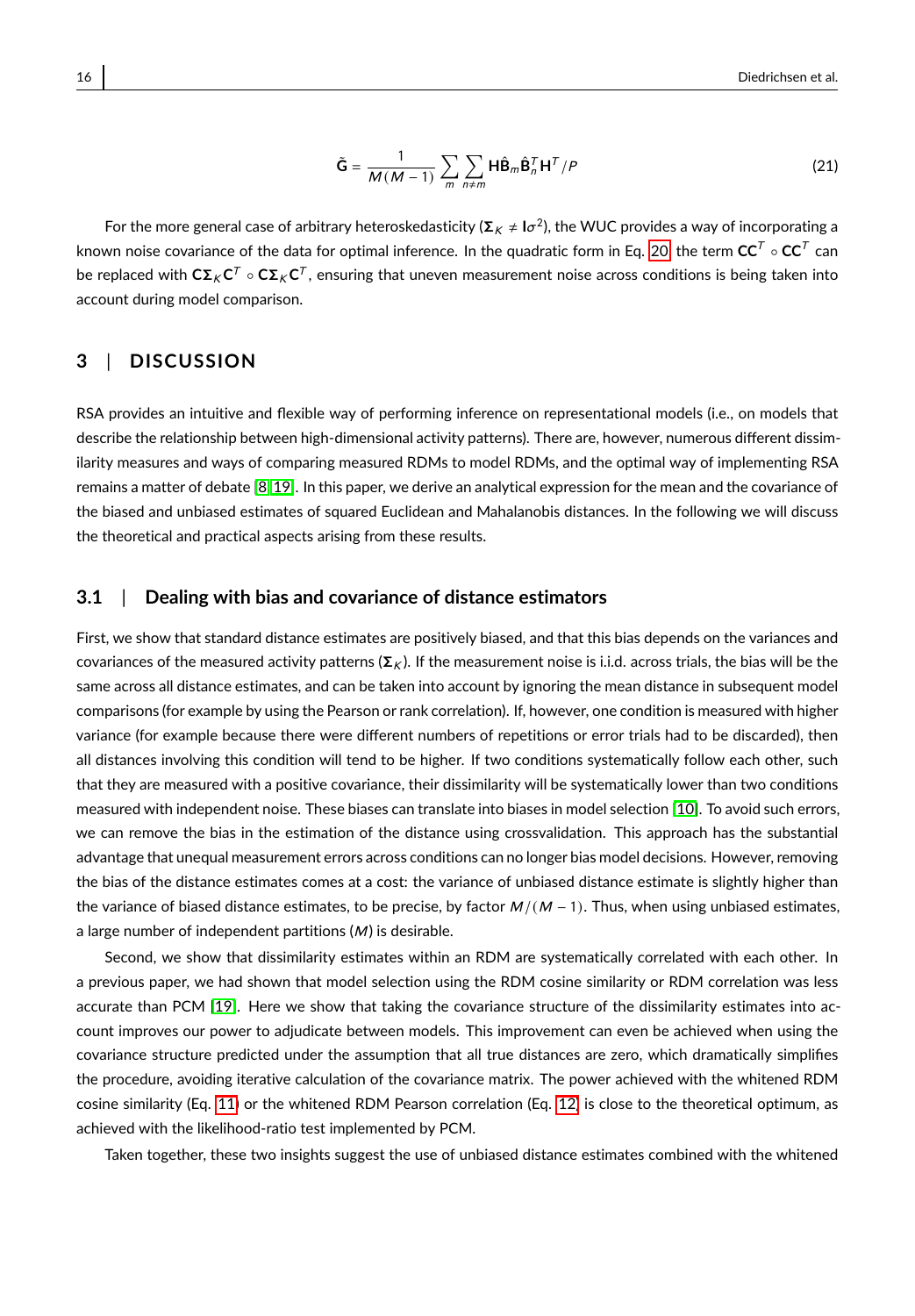cosine similarity to compare RDMs. We call this new approach the whitened unbiased RDM cosine similarity (WUC). It has important connections to the linear CKA [\[12,](#page-24-11) [23\]](#page-25-5)) and RV coefficient [\[11\]](#page-24-10), but extends these two traditional approaches by removing the biasing influence of measurement noise by using a crossvalidated estimate of the distances (Eq. [5\)](#page-5-0) or second moment matrix (Eq. [21\)](#page-15-0).

#### **3.2** | **When should the whitened unbiased RDM cosine similarity be used?**

The optimal method of course always depends on the data and models that need to be compared (Figure 8). The first decision is whether the models are meant to predict the dissimilarities quantitatively (ratio scale) or only their ranks (ordinal scale). Quantitative predictions can often be derived if we have an explicit model of the shape of the underlying activity profiles. The distribution of activity profiles may also be predicted from activities in an artificial neural network model [\[20\]](#page-25-2), directly from perceptual judgements [\[25\]](#page-25-7), or the statistics of external training data [\[9\]](#page-24-8). In other cases, the model may only predict the rank ordering of the dissimilarities, but not by how much one dissimilarity is larger than another. In such cases, rank-correlations are most appropriate [\[8\]](#page-24-7). While this approach can be statistically less powerful [\[19\]](#page-25-1), it is robust against any possible monotonic transformation of the dissimilarities.

The next decision is whether the activity patterns can be estimated independently and with approximately the same variance across all partitions. If we cannot be sure that this is the case, then crossvalidated, unbiased distance estimates should be used. This is important, because the bias on the standard Euclidean or Mahalanobis distances will be structured if the noise is not i.i.d., such that the model comparison will be biased. Even in situations in which the measured activity-pattern estimates can be assumed to be i.i.d., the unbiased estimation approach can be more powerful than using the biased estimates and Pearson's correlation. This is because the meaningful zero point (which indicates that there is no pattern difference) can help distinguish models. Which approach is better depends on the number of partitions, the signal-to-noise ratio, the experimental conditions, and the structure of the models (Fig. 4). Overall, however, the increased robustness of violations of noise assumptions will generally outweigh the cost of increased variance, especially if the number of partitions is large.

Whether biased or unbiased distance estimates are used, RDMs should always be compared using whitened RDM correlations or cosine similarities. These measures perform often substantially better, but never worse than standard approaches. Because we can approximate the true covariance structure well using the covariance structure under the assumption that there is no true signal, the approach can be implemented in a computationally efficient manner. Thus, we do not see any reason to use standard Pearson correlation or cosine similarity for RDM comparison.

#### **3.3** | **Probabilistic versions of RSA**

An alternative to using unbiased distance estimates is to rely on an explicit model of the measurement noise. This approach is used in PCM [\[15,](#page-24-14) [14\]](#page-24-13), and two other related Bayesian formulations of RSA [\[26,](#page-25-8) [10\]](#page-24-9). All three approaches rely on estimating the likelihood of the data under the RDM model, using the assumption of Gaussian signal and noise. While this method can be used to derive maximum-likelihood estimates of the distances [\[10\]](#page-24-9), these are by construction not unbiased. Rather, all three approaches rely on a valid estimate of the trial-by-trial ( $\Sigma_K$ ) and spatial  $(\Sigma_P)$  noise covariance for valid model inference. Here we show that, if these estimates are valid, PCM provides a theoretical upper bound for the performance of any RSA method. However, if the trial-by-trial noise covariance is not specified correctly (as in the example of Fig. 4a), model selection bias would arise, similar to the one shown for biased RDM correlations (see Fig 4a). In cases in which there is a high uncertainty about ( $\Sigma_K$ ), the use of WUC may therefore be preferable to PCM.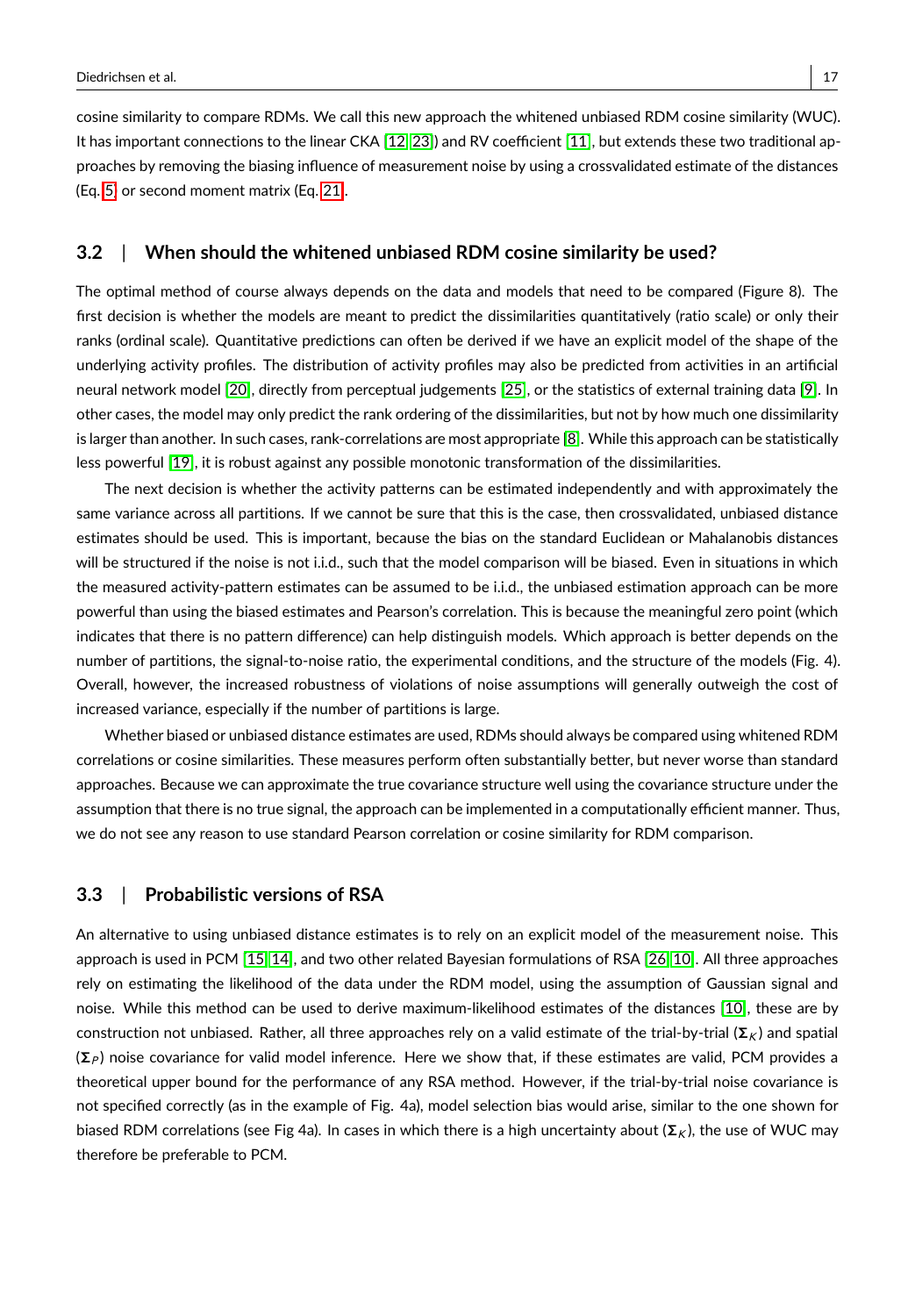

F I G U R E 8 **Decision tree for the selection of a dissimilarity measure and model comparison approach for RSA.** Rank correlations (Kendall's tau II or Spearman's correlation) are most appropriate if the models do not make quantitative predictions about the size of the distances. Unbiased dissimilarity estimates should always be used, if the activity estimates within a data partition are not measured independently and with the equal variance. Model comparisons should always be conducted in a whitened RDM space.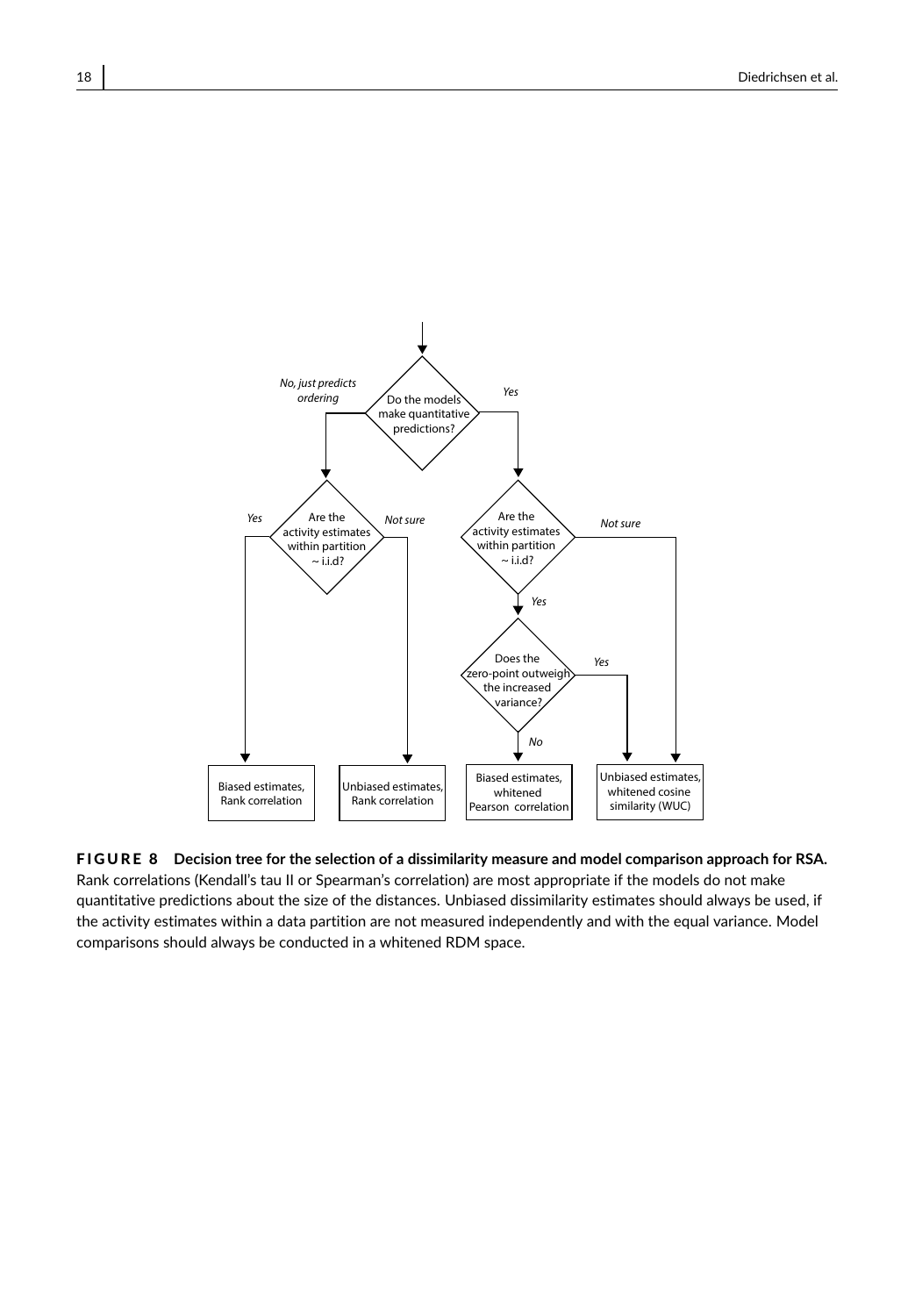#### **3.4** | **Influence of spatial noise correlations**

While we have extensively discussed the influence of the trial-by-trial covariance ( $\Sigma_k$ ) on the distance estimates, many neuroscientific datasets also have substantial spatial noise correlations between channels ( $\Sigma_P$ ). This is especially true for fMRI data, where strong correlations between voxels exist. For this reason, it is common practice to attenuate these correlations by spatial pre-whitening activity estimates before multivariate analysis [\[6\]](#page-24-5). However, given that our estimate of the spatial noise structure is not perfect and often needs to be regularized, we will be left with some residual noise correlations between voxels.

Eq. [29](#page-21-1) shows that such correlations simply inflate the (co-)variance of the distance estimates under the nullhypothesis by a constant factor, which is related to the "effective" number of voxels, tr $(\bf{\Sigma}_P)^2/\text{tr}(\bf{\Sigma}_P\bf{\Sigma}_P).$  Because subsequent RSA inference, for example a t-test on distance estimates across subjects, takes the variability of distances into account directly, the inflation does not affect the validity of such inferences. In Appendix 6.3, we provide a simulation with spatially correlated noise. The results confirm the advantage of using whitened RDM correlations or RDM cosine similarities generalizes to situations with substantial noise correlations between channels.

In contrast, the likelihood estimates from PCM directly rely on valid spatial covariance estimates. This is not a problem if we simply use the these estimates for model comparison using frequentist tests [\[15\]](#page-24-14), as again, the increased variability of the likelihood estimates will be directly taken into account. However, a direct interpretation of the likelihoods, for example for a subsequent Bayesian group analysis [\[27\]](#page-25-9), needs to be done with some caution.

Interestingly, the simulation (see 6.3) also shows that for very high spatial noise correlations, model comparison using WUC is slightly superior to model comparison using PCM. Thus, the likelihood-based test of PCM outperforms RSA only if the spatial noise structure is relatively close to the assumption of independence.

#### **3.5** | **Electrophysiological and other non-Gaussian data**

While the derivation of the bias (Eq. [4\)](#page-4-3) and the unbiasedness of the crossvalidated distance estimator (Eq. [24\)](#page-20-0) holds for any data distribution, the derivation of the covariance matrix of distances (Eq. [29\)](#page-21-1) depends on the assumption of a Gaussian distribution of the noise.

One important application, for which this assumption is clearly violated, are neural spiking data obtained from single- or multi-unit electrophysiological recordings. Estimates of instantaneous firing rates show a Poisson-like distribution across repeated measurements, with increasing firing variability for higher rates and a rightward skew. For such data, we recommend to take the square-root of the instantaneous firing rates before calculating distances [\[28\]](#page-25-10). The square-root transform makes the distribution more symmetric the variance approximately constant across firing rates.

To test the approach suggested here against modest violations of the Gaussian noise assumption, we repeated the simulations shown in Fig. 7 using noise distributions with either a modest skew ( $\chi^2$ -distribution with df=6) or a modest kurtosis (t-distribution with df=6). Overall, we were able to replicate the increasing advantage of the advantage of the WUC with increasing number of conditions. Thus, model comparison using WUC appears to be robust against modest violations of the Gaussian noise assumption, as we would find in real fMRI or electrophysiological data.

#### **3.6** | **Summary**

Taken together, we believe that the WUC provides an important new measure for RDM comparison that should become standard for many applications. The new measure extends the linear centered kernel alignment (CKA) [\[23,](#page-25-5) [12\]](#page-24-11)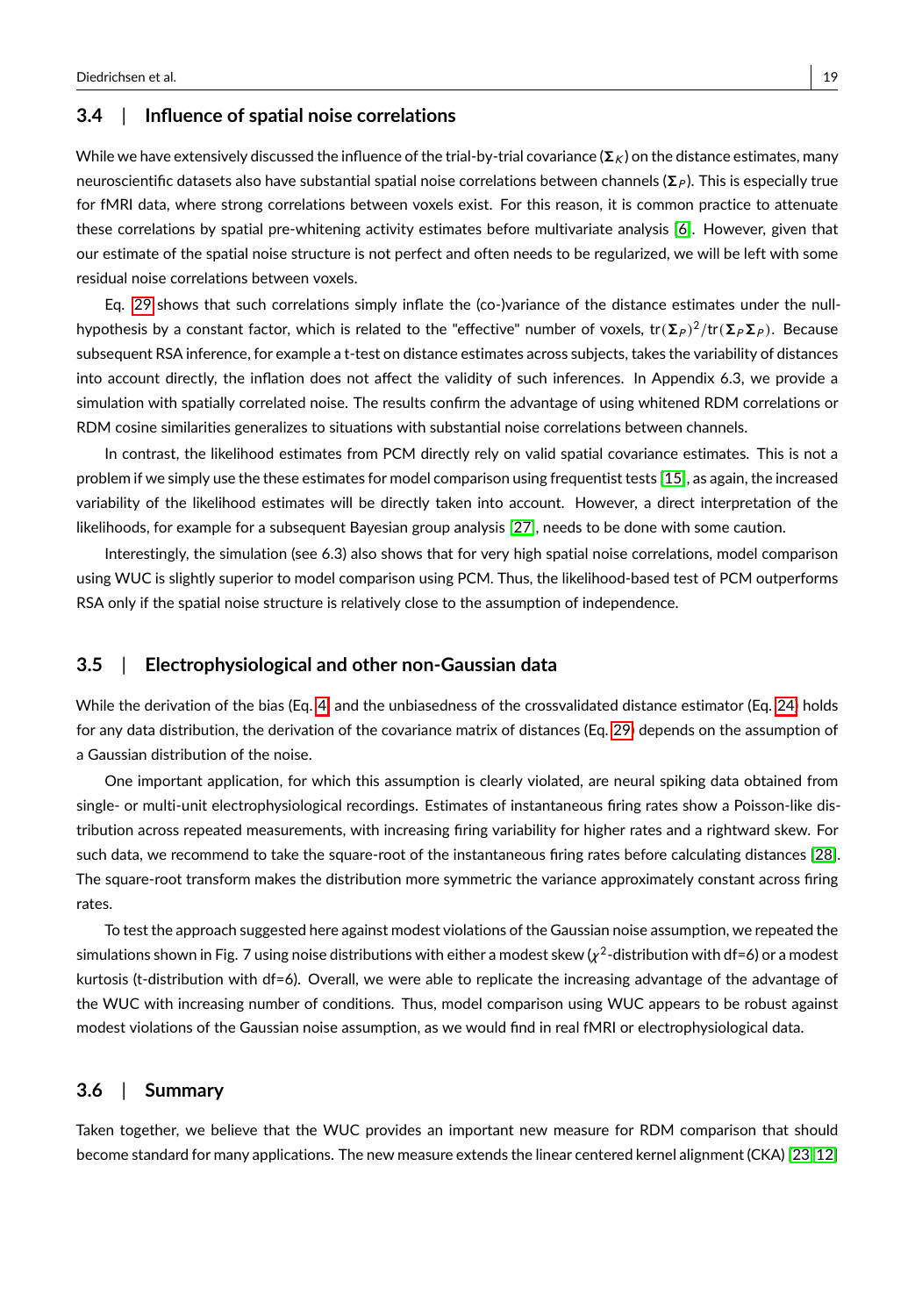and RV coefficient [\[11\]](#page-24-10) by removing the biasing influence of measurement noise.

The WUC and whitened RDM Pearson correlation have been implemented in a new Python-based RSA toolbox, released by the team of authors (<https://github.com/rsagroup/rsatoolbox>, [\[16\]](#page-24-15)). We hope that the results presented in this paper, together with the accessible implementation, will accelerate the adoption of what we consider to be current best practice in RSA.

# **4** | **METHODS**

#### **4.1** | **Extended definitions**

To derive the mean and full variance-covariance matrix of the distance estimates, it is useful to make some more general definitions and assumptions. We assume that each measured activity profile (column of  $\hat{\bf B}_m$ ) has covariance  $\Sigma_K$  between conditions. For fMRI, this correlation structure is caused by the sluggish nature of the hemodynamic response, as well from the low-frequency noise inherent to the measurements. A reasonable estimate of  $\Sigma_K$  can be derived directly from the first level linear model [\[29\]](#page-25-11). For other modalities, it may be more reasonable to assume independence of measurements.

We also assume that each measured activity pattern (row of  $\hat{\mathbf{B}}_m$ ) has a covariance of  $\Sigma_P$  between channels. Variability of fMRI, EEG, MEG measurements clearly shows substantial spatial structure. Again, this noise structure can usually be estimated from the residuals of the first-level linear model (see Mahalanobis distance). To remove the redundancy of  $\Sigma_K$  and  $\Sigma_P$  in terms of the overall scaling of the noise, we restrict trace( $\Sigma_P$ ) = P.

For the derivation of the full covariance matrix of distance estimates, we need to make the slightly more restrictive assumption that  $\hat{B}_m$  has a matrix-normal distribution across partitions  $m$ . While this assumption is reasonable for fMRI data, it is recommended to apply the square-root transform to neuronal spiking data to make it conform to the normal assumption [\[28\]](#page-25-10).

To derive distances between conditions in a matrix notation, we define a  $D\times K$  contrast matrix **C**. The  $k^{th}$  row of this matrix contains a 1 and a  $-1$  for the two conditions that are contrasted in the  $k^{th}$  distance, all other entries are 0. The product **CB** then results in a *D* × *P* matrix that contains the pattern differences  $\delta_k$  = **b**<sub>i</sub> − **b**<sub>j</sub> in its rows. We define:

$$
\Delta \equiv \mathbf{CB} \mathbf{B}^T \mathbf{C}^T / P \tag{22}
$$

The diagonal of  $\Delta$  contains the squared distances  $d_k$  (divisively normalized by the number of channels). On the basis of  $\Sigma_K$ , we can also define the  $D \times D$  variance-covariance matrix of the pattern-difference estimates ( $\mathsf{CB}_m$ ):

<span id="page-19-0"></span>
$$
\Xi \equiv \text{Var}(\mathbf{C}\,\hat{\mathbf{B}}_m) = \mathbf{C}\Sigma_K \mathbf{C}^T. \tag{23}
$$

#### **4.2** | **Bias of distance estimates**

Eq. [4](#page-4-3) can be derived by expressing the estimated pattern difference  $(\hat{\delta}_{k,m})$  as the sum of the true pattern-difference vectors  $\delta_k$  and the measurement noise ( $\xi_{k,m}$ ). By substituting this into Eq. [3](#page-4-2) and taking the expected value (E), it is straightforward to show that the distance estimator is positively biased: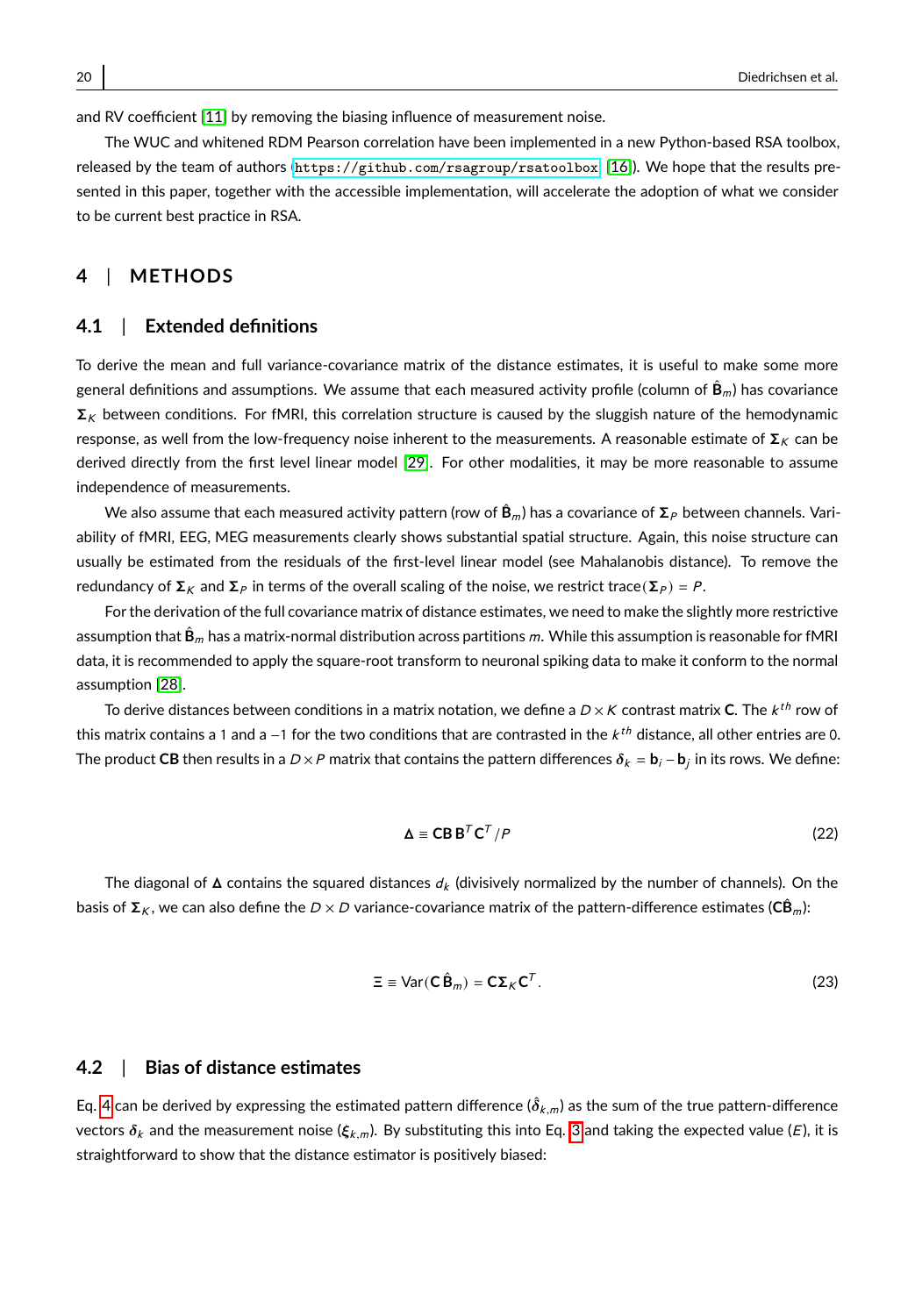| Symbol               | <b>Size</b>  | <b>Meaning</b>                                                                |
|----------------------|--------------|-------------------------------------------------------------------------------|
| Κ                    | 1            | Number of conditions                                                          |
| $\overline{P}$       | $\mathbf{1}$ | Number of channels or voxels                                                  |
| M                    | $\mathbf{1}$ | Number of independent data partitions                                         |
| D                    | $\mathbf{1}$ | Number of distances, usually $K(K-1)/2$                                       |
| $N_m$                | $\mathbf{1}$ | Number of activity measurements for partition $m$                             |
| B                    | $K \times P$ | True activity patterns                                                        |
| $\mathbf{b}_i$       | $1 \times P$ | True activity patterns for condition i                                        |
| $\hat{\mathbf{B}}_m$ | $K \times P$ | Estimated or measured activity patterns for partition $m$                     |
| $\Sigma_{K}$         | $K \times K$ | Variance-covariance matrix of $\hat{\mathbf{B}}_m$ between conditions         |
| $\Sigma_P$           | $P \times P$ | Variance-covariance matrix of $\hat{\mathbf{B}}_m$ between channels or voxels |
| $\delta_k$           | $1 \times P$ | True pattern difference for condition pair k                                  |
| $d_k$                | $\mathbf{1}$ | True distance for condition pair $k$                                          |
| d                    | $D \times 1$ | Vector of all pairwise distances                                              |
| â                    | $D \times 1$ | Biased distance estimates                                                     |
| ã                    | $D \times 1$ | Unbiased distance estimates                                                   |
| Δ                    | $D \times D$ | Matrix of inner products of all pattern differences                           |
| Ξ                    | $D \times D$ | Variance-covariance matrix of all estimated pattern differences               |
| v                    | $D \times D$ | Variance-covariance matrix of distance estimates                              |

TABLE 1 Table of symbols.

<span id="page-20-0"></span>Size is given in number of rows  $\times$  number of columns. For consistency of notation, vectors are defined to be in either row or column orientation.

$$
E(\hat{d}_k) = E\left(\frac{1}{M^2} \sum_{m} \sum_{n} (\delta_k + \xi_{k,m}) (\delta_k + \xi_{k,n})^T / P\right)
$$
  
=  $\left(\delta_k \delta_k^T + E\left(\sum_{m} \xi_{k,m} \xi_{k,m}^T / M\right)\right) / P$   
=  $d_k + \Xi_{kk} / M$ . (24)

The bias arises by multiplying the noise with itself (i.e. for the cases of  $m = n$ ). For all other cases  $(m \neq n)$ , the noise terms are independent, and the expected value of their product is zero.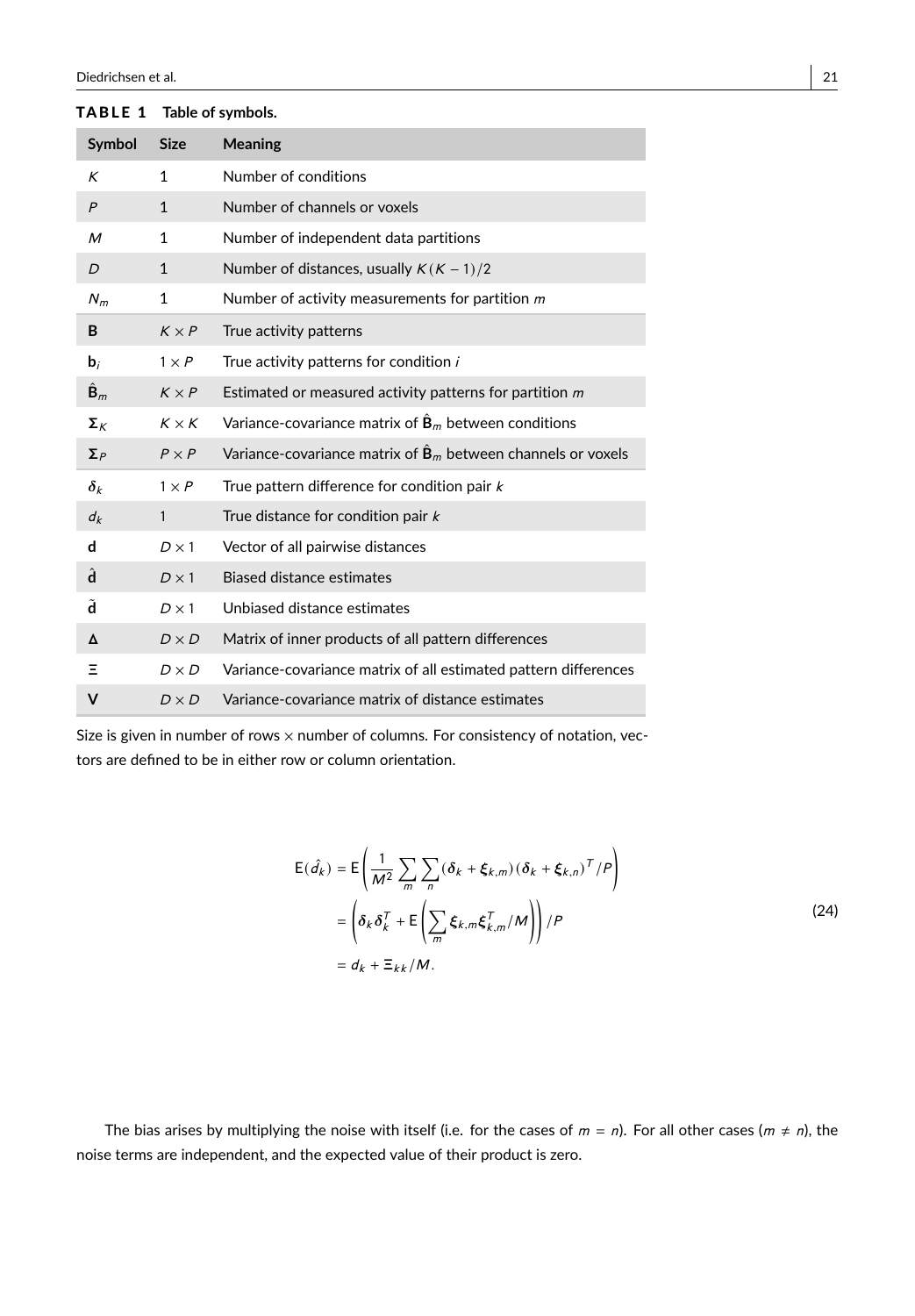# **4.3** | **Variance of distance estimates**

An analytical expression for the variance-covariance matrix of the vector of distance estimates can be derived using the following general result (see Appendix B1, B2 for details). If the matrix **<sup>A</sup>** has matrix normal distribution MN (**B**, <sup>Ξ</sup>, <sup>Σ</sup>), then the diagonal of  $AA<sup>T</sup>$  has the expected value and variance:

$$
E(diag(\mathbf{A}\mathbf{A}^{T})) = diag(\mathbf{B}\mathbf{B}^{T} + tr(\Sigma)\Xi)
$$
\n(25)

$$
\text{Var}(\text{diag}(\mathbf{A}\mathbf{A}^{\mathsf{T}})) = 4\mathbf{B}\mathbf{\Sigma}\mathbf{B}^{\mathsf{T}} \circ \Xi + 2\text{tr}(\mathbf{\Sigma}\mathbf{\Sigma})(\Xi \circ \Xi), \tag{26}
$$

where ◦ is the element-by-element multiplication of two matrices, and tr() is the trace of a matrix. When setting **A** to the mean of the pattern differences across partitions, we can easily derive the variance of the biased distance estimate (Eq. [3\)](#page-4-2).

<span id="page-21-0"></span>
$$
\text{Var}(\hat{\mathbf{d}}) = \frac{1}{P^2} \left( \frac{2 \text{tr}(\Sigma_P \Sigma_P)}{M^2} \Xi \circ \Xi + \frac{4P}{M} \Delta^* \circ \Xi \right) \tag{27}
$$

$$
\Delta^* = \mathbf{CB}\Sigma_P \mathbf{B}^T \mathbf{C}^T
$$
 (28)

The expression for the variance of the unbiased estimate of the distance (Eq. [5\)](#page-5-0) can be derived by taking the covariance of all pairs of partitions into account (see Appendix B3).

<span id="page-21-1"></span>
$$
\text{Var}(\tilde{\mathbf{d}}) = \frac{1}{P^2} \left( \frac{2 \text{tr}(\Sigma_P \Sigma_P)}{M(M-1)} \Xi \circ \Xi + \frac{4P}{M} \Delta^* \circ \Xi \right)
$$
(29)

Intuitively the variances of distance estimates come from the product of signal and noise (averaged over  $M$  partitions) and product of noise with noise (averaged over  $M^2$  pairs of partitions for the biased distance estimate and over  $M(M - 1)$  pairs of partitions for the unbiased estimate).

#### **4.4** | **Spatial pre-whitening and Mahalanobis distances**

In the result section, we focus on biased and unbiased estimates of the Euclidean distance. Previous work [\[6\]](#page-24-5), however, demonstrates clearly that taking into account the spatial covariance structure of fMRI noise ( $\Sigma_P$ ) can increase the reliability of distance estimates.

In the simplest case, we ignore the correlation between voxels and simply divide the activity estimates for each voxel by the square root of the diagonal elements of  $\Sigma_P$ . This step already prevents noisy voxels to influence the distance estimate overly much. Additionally, we can use multivariate pre-whitening, i.e. post-multiplication of  ${\bf \Sigma}_P^{-1/2}.$ This step gives less weight to the information contained in two voxels that are highly correlated in their random variability than to information contained in two uncorrelated voxels. Calculating Euclidean distances on multivariate pre-whitened data is equivalent to calculating a Mahalanobis distance.

In practice, we do not have access to the voxel-by-voxel covariance matrix. However, we can use the residuals **R**<sub>m</sub> from the first-level general linear model to derive an estimate,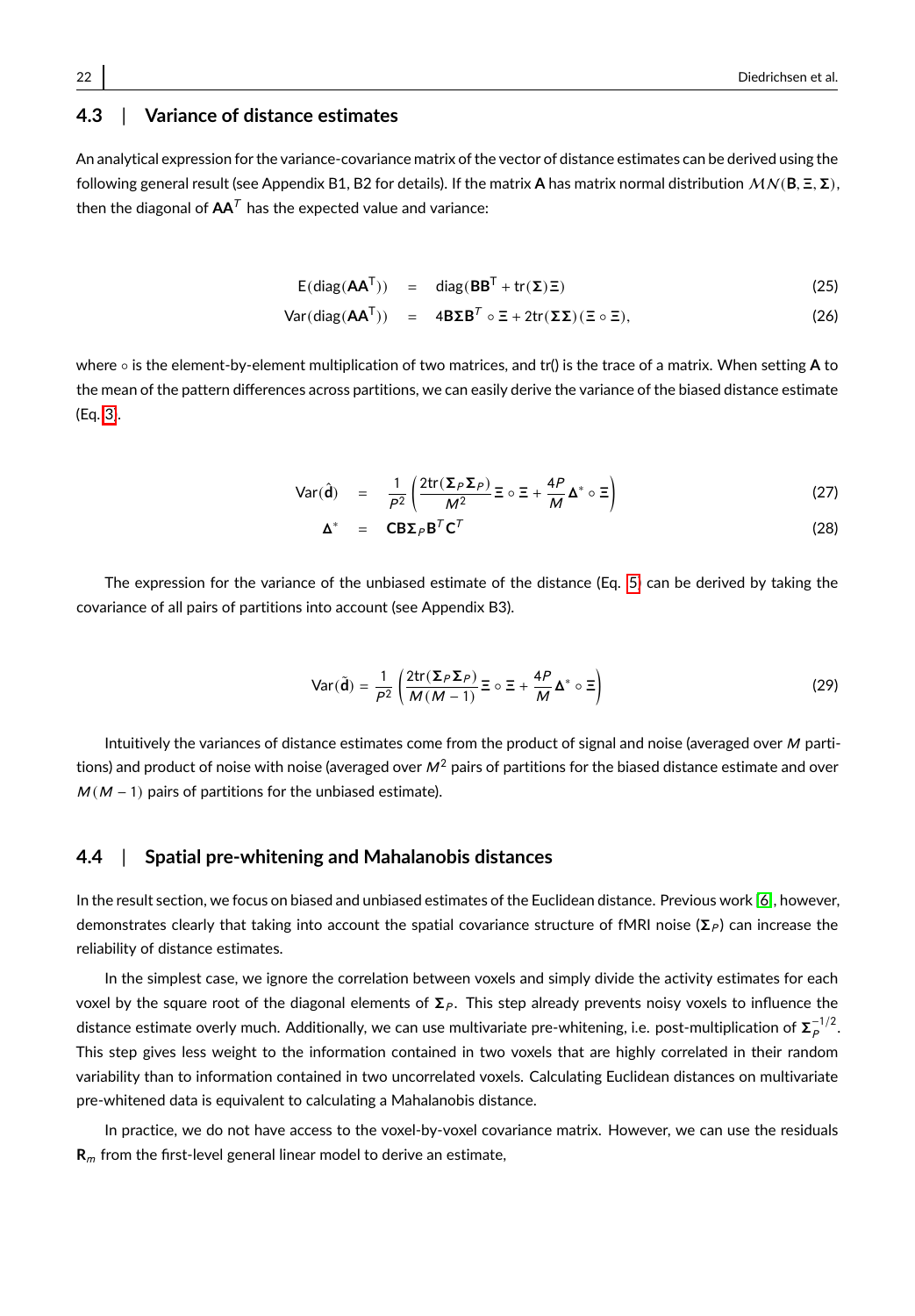$$
\hat{\Sigma}_P = \frac{1}{M(N_m - K_m)} \sum_{m=1}^{M} \mathbf{R}_m^T \mathbf{R}_m,
$$
\n(30)

where  $N_m$  is the number of observations, and  $K_m$  is the number of regressors of interest per partition. Oftentimes, we have the case that  $P > N$ , which renders the estimate non-invertible. Even with  $N > P$ , it is usually prudent to regularize the estimate, as it stabilizes the distance estimates. A practical way of doing this is to shrink the estimate of the covariance matrix to a diagonal version of the raw sample estimate:

$$
\tilde{\Sigma}_P = h \operatorname{diag}(\hat{\Sigma}_P) + (1 - h)\hat{\Sigma}_P.
$$
\n(31)

The scalar h determines the amount of shrinkage, with 0 corresponding to no shrinkage and 1 to only using the diagonal of the matrix (univariate prewhitening). Estimation methods for the optimal shrinkage coefficient have been proposed [\[30\]](#page-25-12), but in practice values in the range of  $h = [0.2 - 0.4]$  perform well for fMRI data. The estimate is then used to obtain a spatially prewhitened versions of  $\hat{\mathbf{B}}_m$ :

$$
\hat{\mathbf{B}}^* = \hat{\mathbf{B}}_m \tilde{\boldsymbol{\Sigma}}_P^{-1/2} \tag{32}
$$

Biased and unbiased estimates of the Mahalanobis distance can then be calculated via Eq. [4,](#page-4-3) [5,](#page-5-0) using  $\hat{{\sf B}}_m^*$  instead of  $\hat{B}_m$ . To obtain a full expression of the variance-covariance matrix of this distance, we need to know the mean and covariance of the pre-whitened data. If whitening would work perfectly, the data would be independent across voxels. However, given that we operate with an estimate of  $\Sigma_P$ , this is not the case. Rather, the pre-whitened data will have matrix-normal distribution

$$
\hat{\mathbf{B}}^*_{m} \sim \mathcal{MN}(\mathbf{B}\tilde{\boldsymbol{\Sigma}}_P^{-1/2}, \boldsymbol{\Sigma}_K, \boldsymbol{\Sigma}_R)
$$
\n(33)

$$
\Sigma_R = \tilde{\Sigma}_P^{-1/2} \Sigma_P \tilde{\Sigma}_P^{-1/2}
$$
 (34)

The covariance matrix of these distance estimates is given by Eq. [27,](#page-21-0) [29,](#page-21-1) with **B** replaced by  $B\tilde\Sigma_P^{-1/2}$ , and  $\Sigma_F$ with  $\Sigma_R$ . The covariance structure under the assumption that  $B = 0$ , however, will be the same as for the Euclidean distance - therefore the whitened RDM correlation and the WUC can be use equivalently for the biased and unbiased estimates of the Mahalanobis distance.

#### **4.5** | **Simulations**

To evaluate different ways of comparing RDMs, we conducted a range of simulations, each from a known true model. Each model specified a second moment matrix. For every simulated data set, we first generated the matrix **B** of true activity patterns from a multivariate normal distribution, such that the second-moment matrix (**B** <sup>T</sup> **B**/P ) was exactly **G**s, with **G** being the second moment matrix specified by the model and s the scalar signal strength. The true patterns were independent across voxels. We then generated a set of  $M$  measured activity patterns with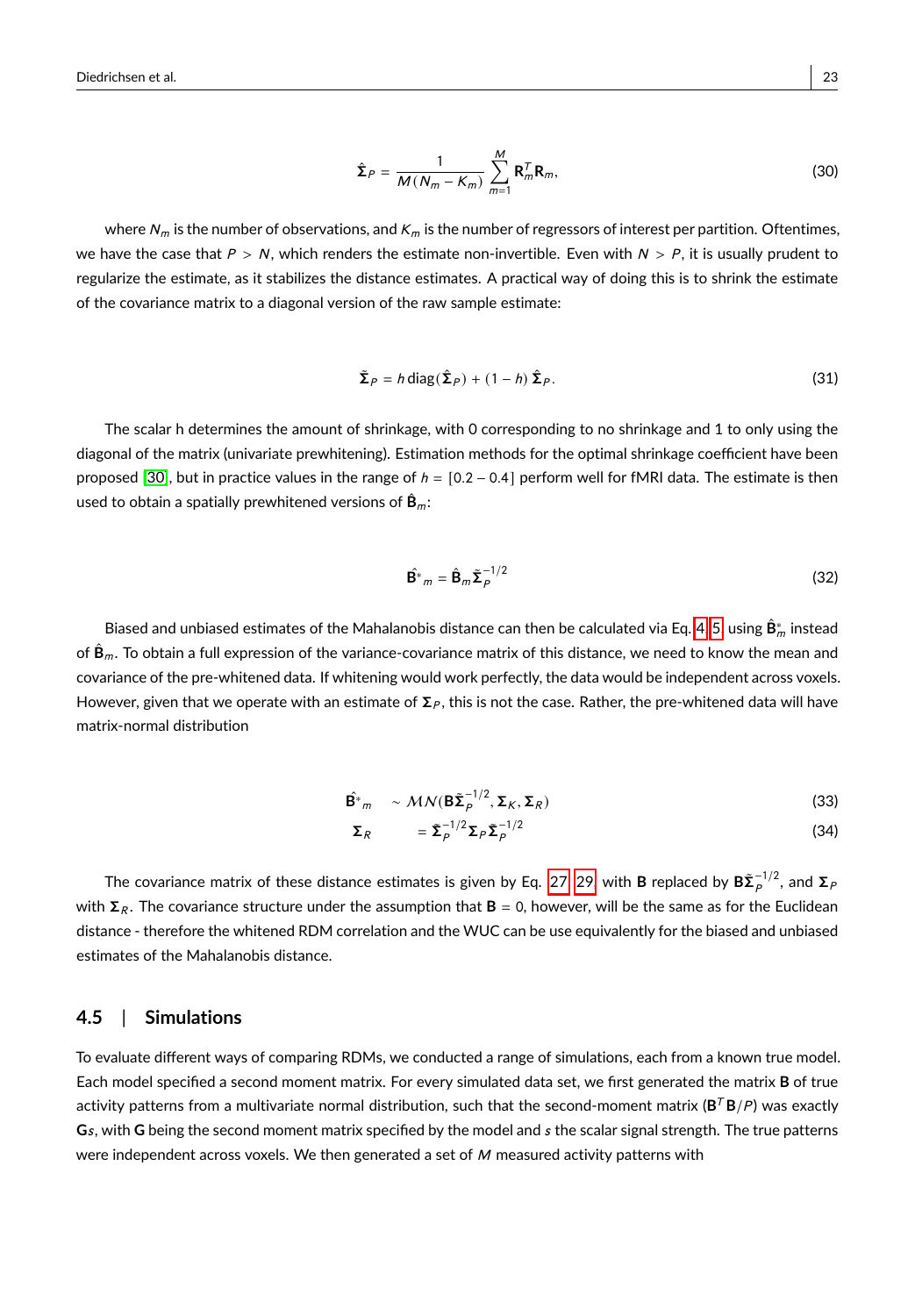where the noise  $E_m$  was drawn from a matrix normal distribution with mean zero, column covariance  $\Sigma_P$  and row covariance  $\Sigma_K$ . For most simulations, the noise was independent across channels  $\Sigma_P = I_P$ , and observations  $\Sigma_K = I_K$ . The influence of spatial noise correlations is studied in Appendix 6.3, and the influence of condition-wise correlations in the example in Figure 4a.

Each simulated data set was compared to the different candidate models using the different criteria. We then counted how often each method decided for the true (i.e., data generating) model over the competing model.

For the results shown in Figure 4, we used 2 simple models, each specifying different dissimilarities across 4 conditions. Data sets were generated from each of the two models with 2-12 partitions. The variance of the noise of the simulation was set to be proportional to the number of partitions, such that the variance of the averaged activity patterns was always constant. The noise was assumed to be independent across the  $P = 50$  voxels. In simulation for Fig 4a, the measurement noise was correlated for neighboring conditions with  $r = 0.15$ , for all other simulations it was independent.

For the simulations shown in Figure 6, we used three example experiments from published fMRI studies. The first two examples come from a paper investigating the representational structure of finger movements in primary motor and sensory cortex [\[9\]](#page-24-8). In Experiment 1, the activity patterns for K=5 fingers were measured. There were two candidate models, one that predicted the similarity structure based on the natural statistics of movement, the other based on the similarity of muscle activity patterns. The RDM correlation between the two models was relatively high  $(r = 0.85)$ .

Experiment 2 (Experiment 3 in [\[9\]](#page-24-8)), compared 31 different finger movements, which span the whole space of possible "piano-chord" combinations. Again, the predictions of the natural statistics and muscle activity model were compared.

The third example uses an experiment investigating the response of the human inferior temporal cortex to 96 images, including animate and inanimate objects [\[20\]](#page-25-2). The model predictions are derived from a convolutional deep neural network model – with each of the 7 layers providing a separate representational model. The bitmap images were presented to the deep neural network and the internal activity patterns used as representational models.

All data for Figure 6 were simulated with 8 runs, 160 voxels, and independent noise on the observations. The noise variance was set to  $\sigma^2$  = 1. We first normalized the model predictions, such that the norm of the predicted squared Euclidean distances was 1. We then varied the strength of the signal systematically from 0 (pure noise data) to a level that achieved reasonably high accuracy. We generated 3,000 data sets for each experiment, parameter setting, and model. For Experiment 3, where there were 7 alternative models, we generated data sets from each of the models. We then decided whether the data was better fit by the data-generating or one of the alternative models. Accuracy was then averaged over all possible model pairs. Thus, for all 3 Experiments, chance performance was at 0.5. The code for the simulations presented in this paper is available at <https://github.com/rsagroup/rsaModelComparison>.

#### **5** | **ACKNOWLEDGEMENTS**

This study was supported by the Discovery Grant from the National Science and Engineering Research Council (NSERC RGPIN-2016-04890) to J.D., the NSERC Discovery Grant (NSERC RGPIN-2019-06742) to M.M., the Canada First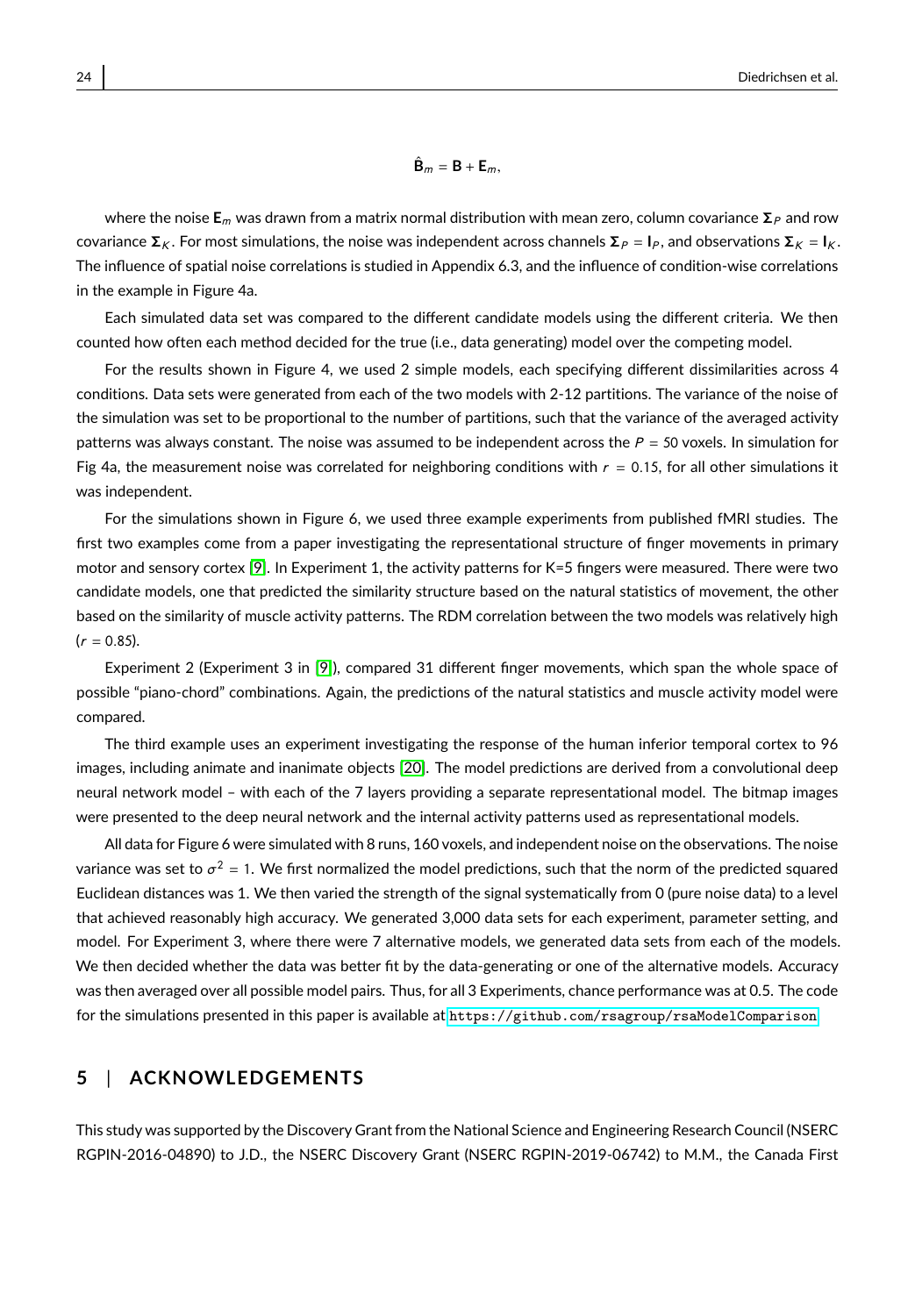Research Excellence Fund (BrainsCAN) to Western University, and the German Research Foundation (DFG SCHU 3351/1-1) to H.S.

#### **references**

- <span id="page-24-0"></span>[1] Kriegeskorte N, Diedrichsen J. Peeling the Onion of Brain Representations. Annual Review of Neuroscience 2019 jul;42(1):407–432.
- <span id="page-24-1"></span>[2] Haxby JV, Gobbini MI, Furey ML, Ishai A, Schouten JL, Pietrini P. Distributed and overlapping representations of faces and objects in ventral temporal cortex. Science 2001;293(5539):2425–2430.
- <span id="page-24-2"></span>[3] Hung CP, Kreiman G, Poggio T, DiCarlo JJ. Fast Readout of Object Identity from Macaque Inferior Temporal Cortex. Science 2005 nov;310(5749):863–866.
- <span id="page-24-3"></span>[4] Kriegeskorte N, Mur M, Bandettini PA. Representational similarity analysis - connecting the branches of systems neuroscience. Frontiers in Systems Neuroscience 2008;2.
- <span id="page-24-4"></span>[5] Edelman S, Grill-Spector K, Kushnir T, Malach R. Toward direct visualization of the internal shape representation space by fMRI. Psychobiology 1998;.
- <span id="page-24-5"></span>[6] Walther A, Nili H, Ejaz N, Alink A, Kriegeskorte N, Diedrichsen J. Reliability of dissimilarity measures for multi-voxel pattern analysis. NeuroImage 2016;137.
- <span id="page-24-6"></span>[7] Bobadilla-Suarez S, Ahlheim C, Mehrotra A, Panos A, Love BC. Measures of Neural Similarity. Computational Brain & Behavior 2019;.
- <span id="page-24-7"></span>[8] Nili H, Wingfield C, Walther A, Su L, Marslen-Wilson W, Kriegeskorte N. A Toolbox for Representational Similarity Analysis. PLOS Computational Biology 2014;10(4):e1003553.
- <span id="page-24-8"></span>[9] Ejaz N, Hamada M, Diedrichsen J. Hand use predicts the structure of representations in sensorimotor cortex. Nat Neurosci 2015;18(7):1034–1040.
- <span id="page-24-9"></span>[10] Cai MB, Schuck NW, Pillow JW, Niv Y. Representational structure or task structure? Bias in neural representational similarity analysis and a Bayesian method for reducing bias. PLOS Computational Biology 2019;15(5):e1006299.
- <span id="page-24-10"></span>[11] Robert P, Escoufier Y. A Unifying Tool for Linear Multivariate Statistical Methods: The RV- Coefficient. Applied Statistics 1976;.
- <span id="page-24-11"></span>[12] Kornblith S, Norouzi M, Lee H, Hinton G. Similarity of Neural Network Representations Revisited. arXiv:190500414 [cs, q-bio, stat] 2019;ArXiv: 1905.00414.
- <span id="page-24-12"></span>[13] Neyman J, Pearson ES. On the problem of the most efficient test of statistical hypotheses. Philosophical Transactions of the Royal Society A: Mathematical, Physical and Engineering Sciences 1933;231:289–337.
- <span id="page-24-13"></span>[14] Diedrichsen J, Ridgway GR, Friston KJ, Wiestler T. Comparing the similarity and spatial structure of neural representations: A pattern-component model. Neurolmage 2011;55(4).
- <span id="page-24-14"></span>[15] Diedrichsen J, Yokoi A, Arbuckle SA. Pattern component modeling: A flexible approach for understanding the representational structure of brain activity patterns. Neurolmage 2018;.
- <span id="page-24-15"></span>[16] Schütt H, van der Bosch J, Lin B, Diedrichsen J, Charest I, Kriegeskorte N, Rsatoolbox: A Python toolbox for representational similarity analysis. Zenodo; 202. <https://github.com/rsagroup/rsatoolbox>.
- <span id="page-24-16"></span>[17] Kikkert S, Kolasinski J, Jbabdi S, Tracey I, Beckmann CF, Berg HJ, et al. Revealing the neural fingerprints of a missing hand. eLife 2016;.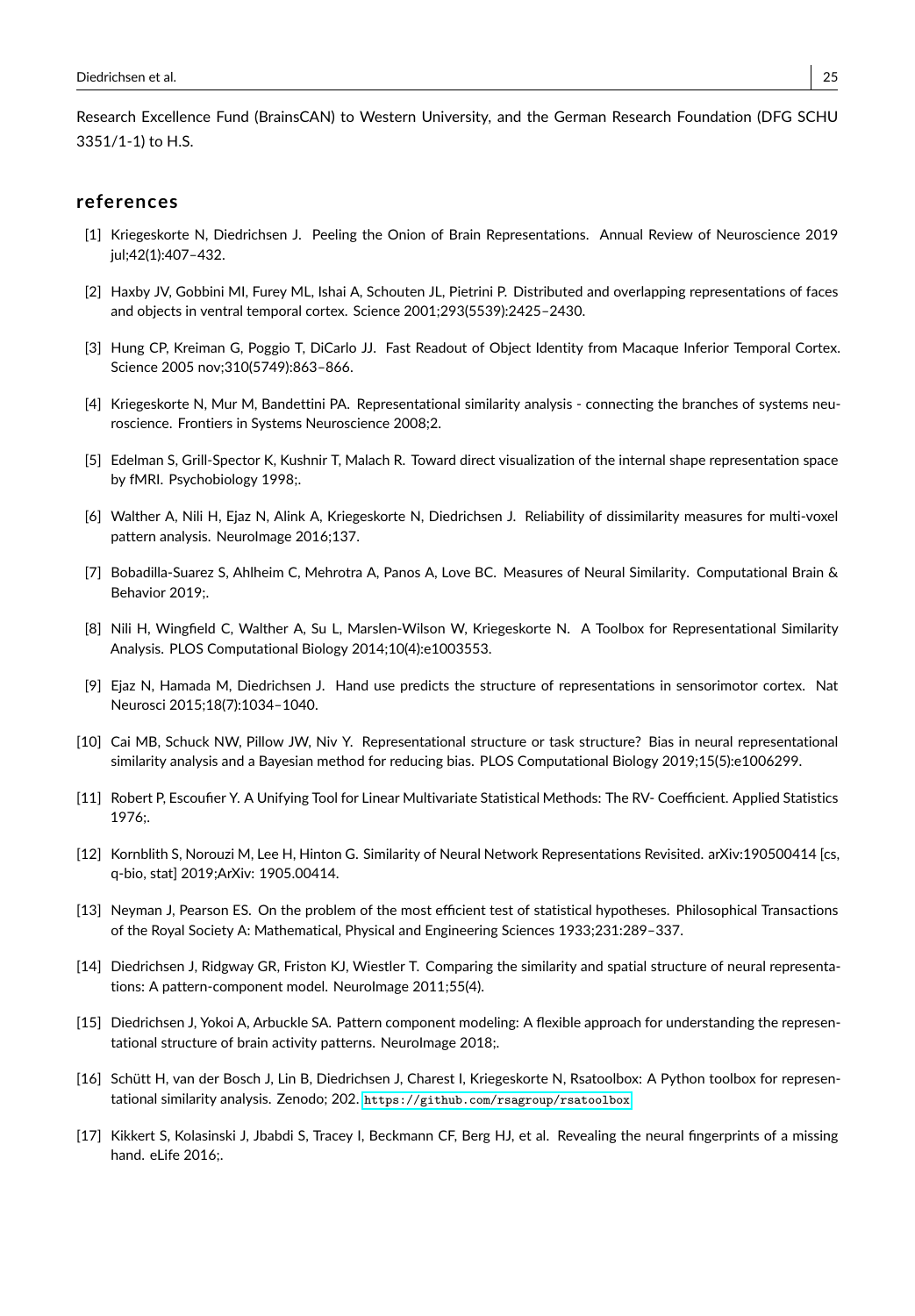- <span id="page-25-0"></span>[18] Wandell BA, Dumoulin SO, Brewer AA. Visual Field Maps in Human Cortex. Neuron 2007 oct;56(2):366–383.
- <span id="page-25-1"></span>[19] Diedrichsen J, Kriegeskorte N. Representational models: A common framework for understanding encoding, patterncomponent, and representational-similarity analysis. PLOS Computational Biology 2017 apr;13(4):e1005508.
- <span id="page-25-2"></span>[20] Khaligh-Razavi SM, Kriegeskorte N. Deep supervised, but not unsupervised, models may explain IT cortical representation. PLoS Comput Biol 2014;10(11):e1003915.
- <span id="page-25-3"></span>[21] Khaligh-Razavi SM, Henriksson L, Kay K, Kriegeskorte N. Fixed versus mixed RSA: Explaining visual representations by fixed and mixed feature sets from shallow and deep computational models. J Math Psychol 2017;76(Pt B):184–197.
- <span id="page-25-4"></span>[22] Dumoulin SO, Wandell BA. Population receptive field estimates in human visual cortex. Neuroimage 2008;39(2):647– 660.
- <span id="page-25-5"></span>[23] Cristianini N, Kandola J, Elisseeff A, Shawe-Taylor J. On kernel target alignment. Studies in Fuzziness and Soft Computing 2006;.
- <span id="page-25-6"></span>[24] Gretton A, Bousquet O, Smola A, Schölkopf B. Measuring statistical dependence with Hilbert-Schmidt norms. In: Lecture Notes in Computer Science (including subseries Lecture Notes in Artificial Intelligence and Lecture Notes in Bioinformatics); 2005. .
- <span id="page-25-7"></span>[25] Sormaz M, Watson DM, Smith WAP, Young AW, Andrews TJ. Modelling the perceptual similarity of facial expressions from image statistics and neural responses. NeuroImage 2016;.
- <span id="page-25-8"></span>[26] Friston KJ, Diedrichsen J, Holmes E, Zeidman P. Variational representational similarity analysis. NeuroImage 2019;.
- <span id="page-25-9"></span>[27] Stephan KE, Penny WD, Daunizeau J, Moran RJ, Friston KJ. Bayesian model selection for group studies. Neuroimage 2009;(4):1004–1017.
- <span id="page-25-10"></span>[28] Yu BM, Cunningham JP, Santhanam G, Ryu SI, Shenoy KV, Sahani M. Gaussian-process factor analysis for lowdimensional single-trial analysis of neural population activity. J Neurophysiol 2009;102(1):614–635.
- <span id="page-25-11"></span>[29] Friston KJ, Holmes AP, Poline JB, Grasby PJ, Williams SC, Frackowiak RS, et al. Analysis of fMRI time-series revisited. Neuroimage 1995;2(1):45–53.
- <span id="page-25-12"></span>[30] Ledoit O, Wolf M. Honey, I shrunk the sample covariance matrix. Journal of Portfolio Management 2004;.
- <span id="page-25-13"></span>[31] Diedrichsen J, Zareamoghaddam H, Provost S. The distribution of crossvalidated mahalanobis distances. ArXiv 2016;.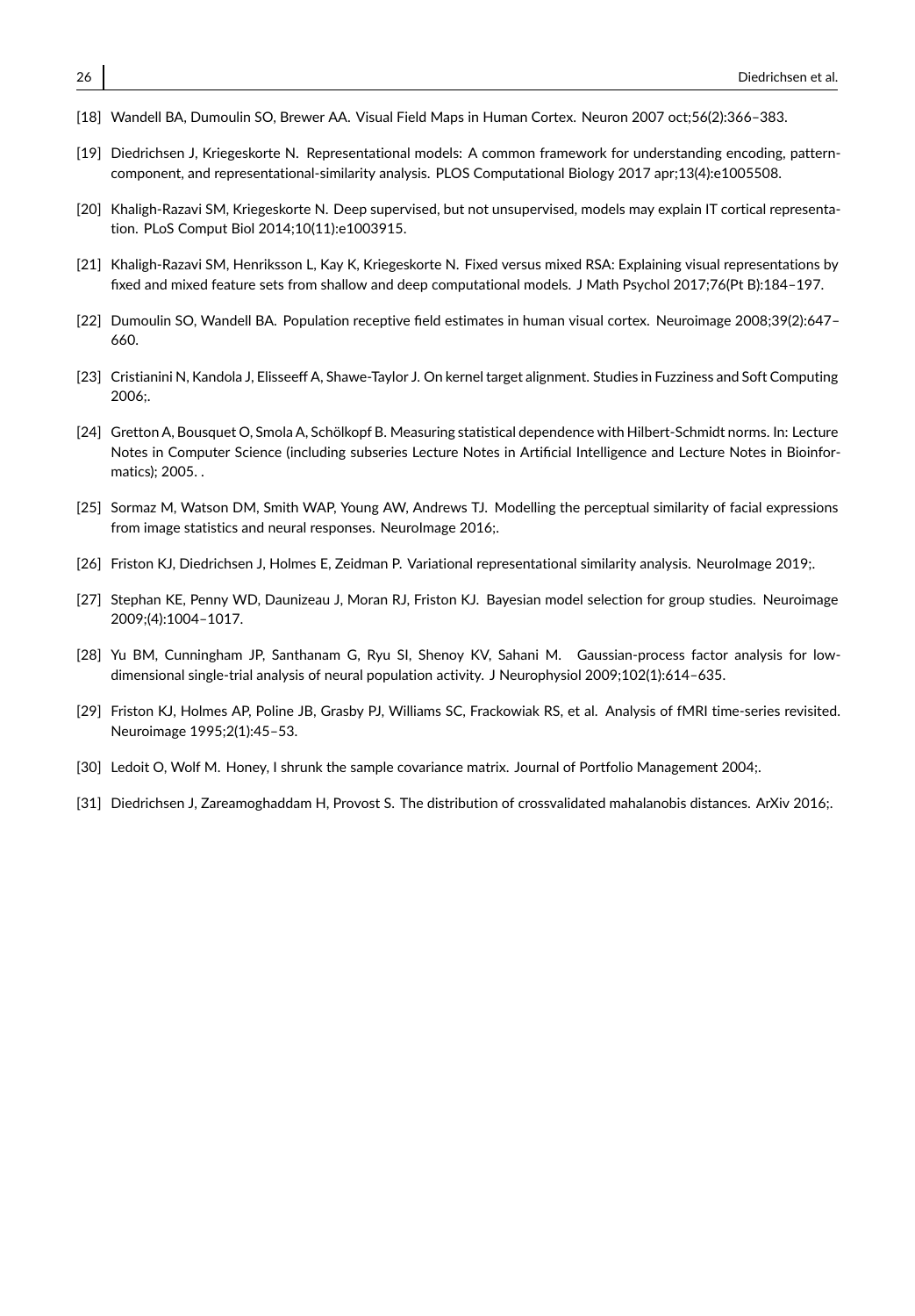#### **6** | **APPENDIX**

#### **6.1** | **Derivation of variance-covariance matrix of the distance estimate**

#### **6.1.1** | **Expectations of products of random variables**

The variance of distance estimates can be derived from the basic expectations of products of random variables. The expected value of the product any pair of random variable  $x, y$ 

$$
E(x \cdot y) = E(x) \cdot E(y) + cov(x, y)
$$
 (35)

<span id="page-26-0"></span>If  $u, v, x, y$  are jointly normally distributed, we have the following general expectations:

$$
cov (xy, uv) = E(x)E(u)cov(y, v) + E(x)E(v)cov(y, u)
$$
  
+ E(y)E(u)cov(x, v) + E(y)E(v)cov(x, u)  
+ cov(x, u)cov(y, v) + cov(x, v)cov(y, u) (36)

#### **6.1.2** | **Expectations of the product of normal matrices**

From Eq. [36,](#page-26-0) we can derive the basic expectations on the product of normal random matrices. Let us assume that vector **x** has multi-variate normal distribution with mean µ and variance-covariance matrix **V**. To derive Eq. [27](#page-21-0) and [29,](#page-21-1) we require the following results for the outer product  $\mathbf{x}\mathbf{x}^{\mathcal{T}}.$  The mean is given by

$$
E(\mathbf{x}\mathbf{x}^{\mathsf{T}}) = \boldsymbol{\mu}\boldsymbol{\mu}^{\mathsf{T}} + \mathbf{V}.\tag{37}
$$

The variance-covariance matrix of the diagonal of  $xx^{\mathcal{T}}$  is

$$
Var(diag(\mathbf{xx}^{\mathsf{T}})) = 4\mu\mu^{\mathsf{T}} \circ \mathbf{V} + 2(\mathbf{V} \circ \mathbf{V})
$$
\n(38)

These results can be easily extended to the distribution of the matrix product  $\mathbf{XX}^\tau$ , where **X** is a random  $N \times F$ matrix with independent normally-distributed columns, i.e. with matrix normal distribution **<sup>X</sup>** ∼ MN (**M**, **<sup>V</sup>**, **<sup>I</sup>**).

$$
E(XXT) = MMT + PV
$$
 (39)

The full variance-covariance matrix of the diagonal **d** of  $\mathsf{XX}^\mathcal{T}$  is

$$
Var(diag(\mathbf{XX}^T)) = 4MM^T \circ \mathbf{V} + 2P(\mathbf{V} \circ \mathbf{V}).
$$
 (40)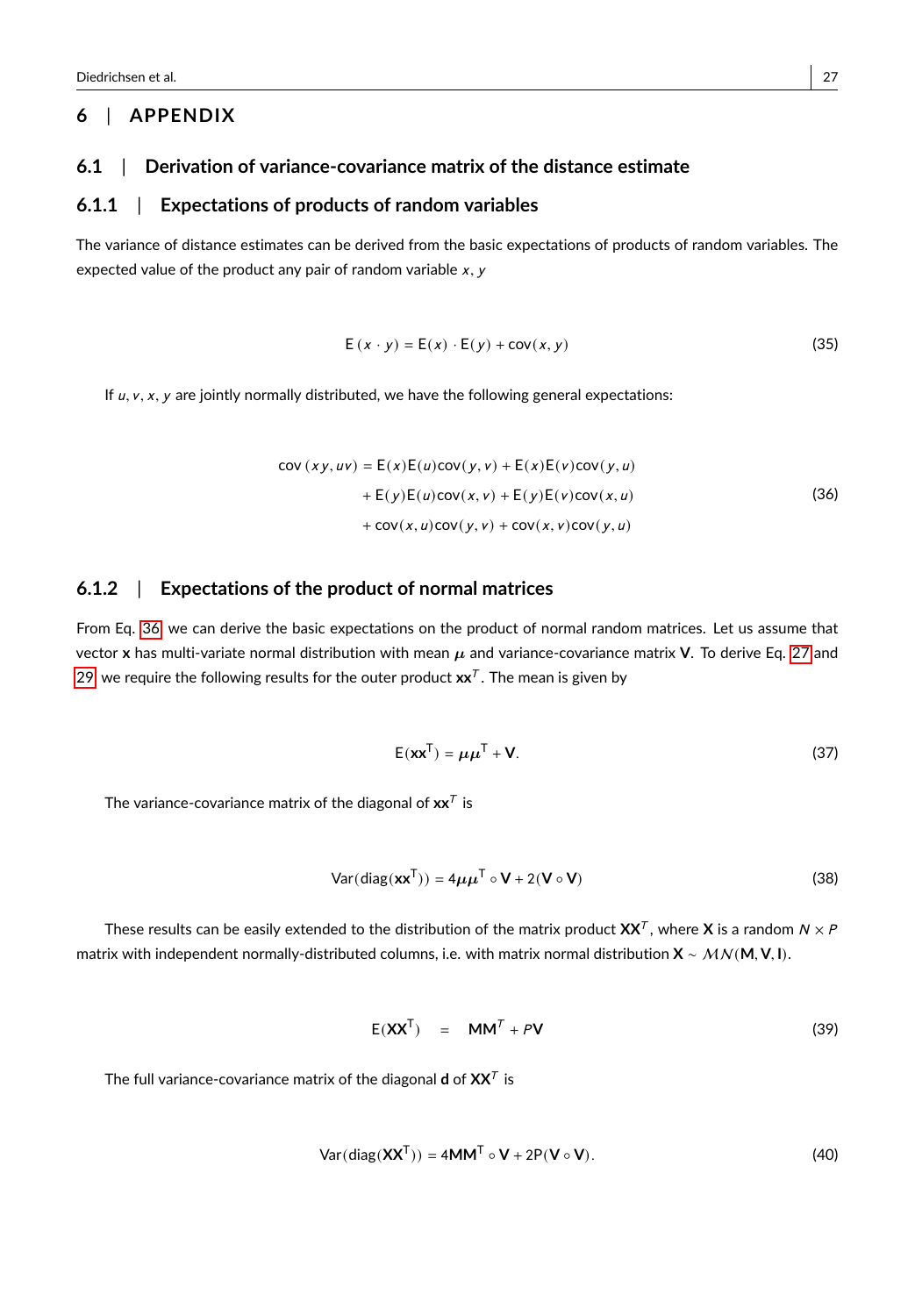Finally, we need to generalize these results to a situation, where the columns of **X** are not independent, but have element-wise covariance of Σ. Thus, we are interested in the joint distribution of the elements of the quadratic form **XX**<sup>T</sup> , where **<sup>X</sup>** has matrix normal distribution **<sup>X</sup>** ∼ MN (**M**, **<sup>V</sup>**, <sup>Σ</sup>).

$$
E(XXT) = MMT + tr(\Sigma)V
$$
 (41)

$$
Var(diag(XXT)) = 4M\Sigma MT \circ V + 2tr(\Sigma\Sigma)(V \circ V)
$$
 (42)

From this result, we can obtain Eq. [27](#page-21-0) by considering that the mean of  $C\hat{B}_m$  across partitions has variance  $\Xi/M$ .

#### **6.1.3** | **Averaging across partitions**

To derive the variance of the unbiased distances, we need to take into account the averaging of the estimated difference across the M different crossvalidation folds. While data from different partitions can be assumed to be independent, the inner products across crossvalidation folds are not. This is because the partitions from one crossvalidation fold will be again included in other folds. The two pattern differences that enter the product in Eq. [5](#page-5-0) come from a single partition (that is,  $A = m$ ), or from the set of all other partitions (that is,  $B = M \setminus m$ , which we will denote here in short by  $\{m\}$ .

As a shorthand for the covariance between difference estimates i and j that are based on the set of partitions A and  $B$ , we introduce the symbol

$$
\Xi_{i,j}^{A,B} = \text{Cov}(\hat{\delta}_{i,A}, \,\hat{\delta}_{j,B}).\tag{43}
$$

This is the covariance for each individual voxel. We now exploit the bilinearity of the covariance operator, that is,

$$
Cov\left(\sum_{m} x_m, \sum_{n} y_n\right) = \sum_{m} \sum_{n} Cov(x_m, y_n), \tag{44}
$$

to obtain the following general result:

$$
Cov(\tilde{d}_{i}, \tilde{d}_{j}) = \frac{1}{M^{2}P^{2}} \sum_{m} \sum_{n} Cov(\hat{\delta}_{i,m} \hat{\delta}_{i,\setminus m}^{T}, \hat{\delta}_{j,n} \hat{\delta}_{j,\setminus n}^{T})
$$
  
\n
$$
= \frac{1}{M^{2}P^{2}} \sum_{m} \sum_{n} P \delta_{i} \Sigma_{P} \delta_{j}^{T} \left( \Xi_{i,j}^{(m)} + \Xi_{i,j}^{(mn)} + \Xi_{i,j}^{m} + \Xi_{i,j}^{mn} \right)
$$
  
\n
$$
+ tr(\Sigma_{P} \Sigma_{P}) \left( \Xi_{i,j}^{mn} \Xi_{i,j}^{(mn)} + \Xi_{i,j}^{m} \Xi_{i,j}^{(mn)} \right)
$$
  
\n
$$
= \frac{1}{P^{2}} \left\{ P \delta_{i} \Sigma_{P} \delta_{j}^{T} S_{i,j} + tr(\Sigma_{P} \Sigma_{P}) N_{i,j} \right\}
$$
 (45)

where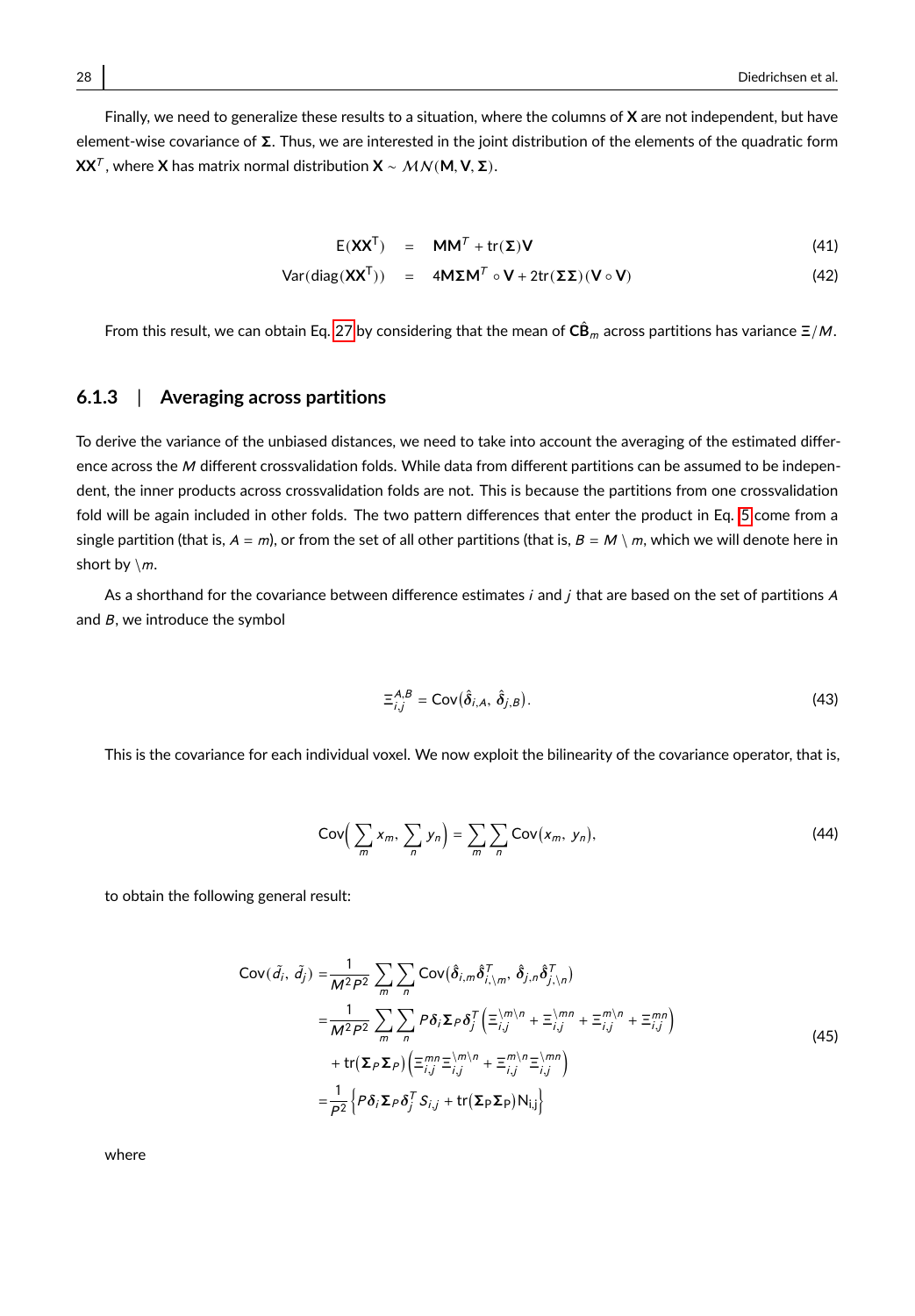<span id="page-28-0"></span>
$$
S_{i,j} = \frac{1}{M^2} \sum_{m} \sum_{n} \left\{ \Xi_{i,j}^{|m|n} + \Xi_{i,j}^{|mn} + \Xi_{i,j}^{m|n} + \Xi_{i,j}^{m|n} \right\}
$$
(46)

and

.

<span id="page-28-1"></span>
$$
N_{i,j} = \frac{1}{M^2} \sum_{m} \sum_{n} \left\{ \Xi_{i,j}^{mn} \Xi_{i,j}^{(m)n} + \Xi_{i,j}^{m/n} \Xi_{i,j}^{(mn)} \right\}.
$$
 (47)

This is the most general expression of the variance of the unbiased distance, which can even be used when the covariance structure of different partitions ( $\Sigma_K$ ) differs from each other (see Appendix C).

For the case in which the difference estimates from all  $M$  partitions can be assumed to have the same covariance, that is,  $\ddot{\phantom{\phi}}_{i,j}\equiv \mathsf{Cov}(\hat{\delta}_{i,m},\hat{\delta}_{j,m})$ , we can simplify the expression dramatically. In this instance the best estimate of  $\delta_{\backslash m}$  is the average of all partitions except  $m$ :

$$
\hat{\delta}_{\setminus m} = \sum_{n \neq m} \hat{\delta}_n / (M - 1). \tag{48}
$$

Accordingly, for  $n \neq m$ , we have

$$
\Xi^{A,B} = \begin{cases}\n\Xi & \text{if } A = m, B = m \\
0 & \text{if } A = m, B = n \\
0 & \text{if } A = m, B = \mathbb{N} \\
\Xi/(M-1) & \text{if } A = \mathbb{N}, B = \mathbb{N} \\
\Xi/(M-1) & \text{if } A = m, B = \mathbb{N} \\
(M-2)\Xi/(M-1)^2 & \text{if } A = \mathbb{N}, B = \mathbb{N}\n\end{cases}
$$
\n(49)

Substituting the elements of the appropriate representations of  $\Xi^{A,B}$  into Eq. [46,](#page-28-0) [47](#page-28-1) and summing up, we have

J

$$
S_{i,j} = \frac{1}{M^2} \Big\{ M \big( \frac{\Xi_{i,j}}{M - 1} + \Xi_{i,j} \big) + M(M - 1) \big( \frac{(M - 2)\Xi_{i,j}}{(M - 1)^2} + \frac{2\Xi_{i,j}}{M - 1} \big) \Big\} = \frac{1}{M^2} \Xi_{i,j} \Big\{ \frac{M}{M - 1} + M + \frac{M(M - 2)}{M - 1} + 2M \Big\} = \frac{4}{M} \Xi_{i,j},
$$
  

$$
N_{i,j} = \Big\{ \frac{M\Xi_{i,j} \Xi_{i,j}}{M - 1} + \frac{M(M - 1)\Xi_{i,j} \Xi_{i,j}}{(M - 1)^2} \Big\} = \frac{2\Xi_{i,j} \Xi_{i,j}}{M(M - 1)},
$$
(50)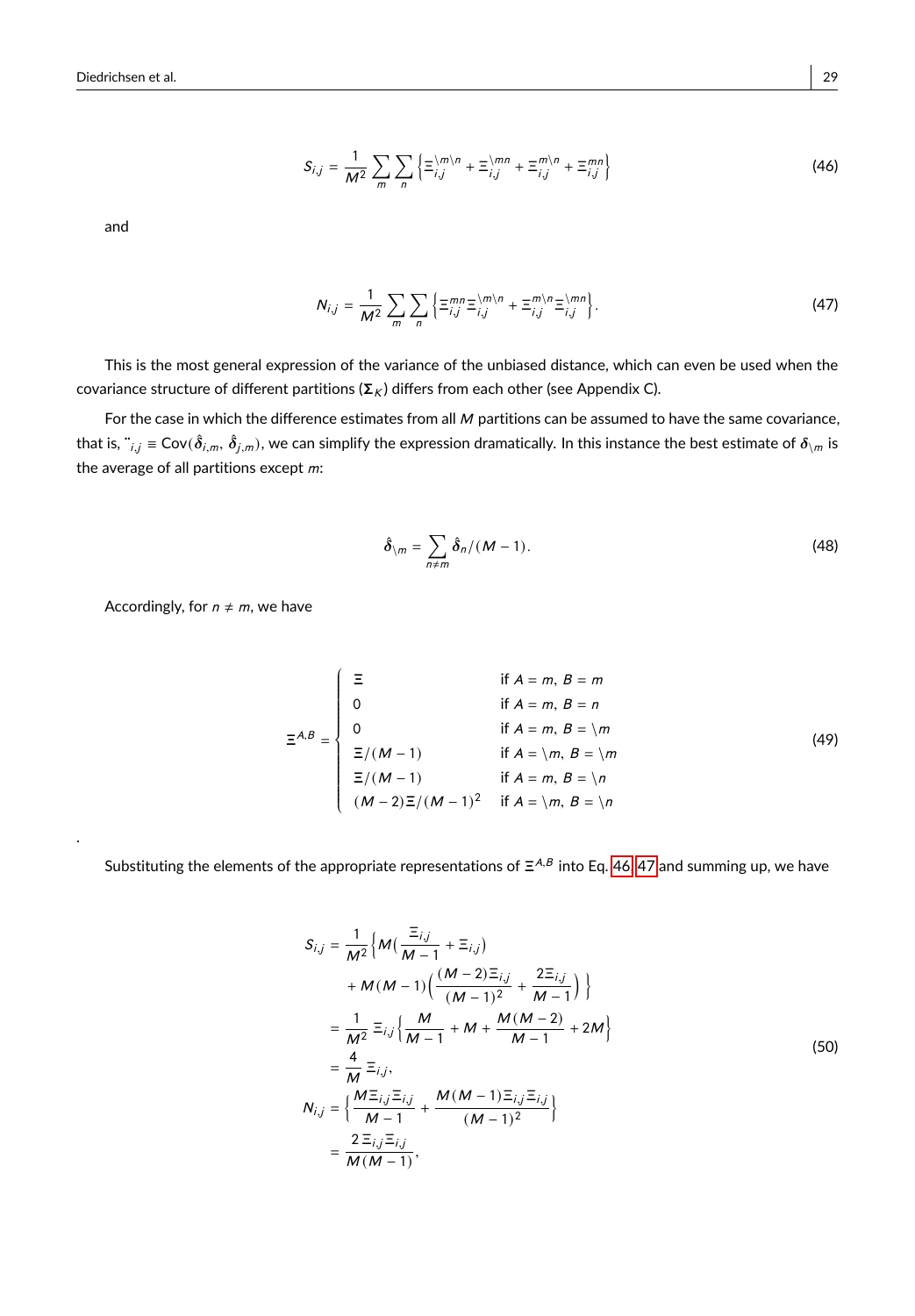$Cov(\tilde{d}_i, \tilde{d}_j) = \frac{1}{P^2}$  $rac{1}{P^2}\Big(4\frac{P\delta_i\Sigma_P\delta_j^T}{M}$  $\frac{\Sigma_P \delta_j'}{M} \equiv_{i,j} + \frac{2 \text{tr}(\Sigma_P \Sigma_P)}{M(M-1)}$  $\frac{2\pi (2P2P)}{M(M-1)} \equiv_{i,j} \equiv_{i,j}$  $(51)$ 

Finally, on writing the desired complete covariance matrix using element-by-element multiplication (Hadamard product), we obtain the result given in Eq. [29.](#page-21-1)

#### **6.2** | **Unbalanced designs**

In unbalanced designs, the noise covariance  $\Sigma_K$  is different across different partitions - i.e. each partition has their own covariance matrix  $\bm{\Sigma}^m_K$ . In the calculation of the distances, this ideally should be taken into account. To simplify this problem we here assume that all signals are zero, as we did for the derivation of the WUC.

Given the zero mean assumption and independent runs, the product of patterns from one pair of partitions, is uncorrelated to the product of two patterns from any other pair of partitions (Eq[.36\)](#page-26-0). Thus, for both biased and unbiased distance estimates, the optimal pooling of the estimates from the pairs is their precision weighted average.

The distance estimate from single pair of partitions  $\hat{\mathbf{d}}_{m,n} = \text{diag}(\mathbf{C}\hat{\mathbf{B}}_m\hat{\mathbf{B}}_n^T\mathbf{C})/P$  has the following expected value (E) and covariance (Var):

If  $m \neq n$ :

$$
E(\hat{\mathbf{d}}_{m,n}) = 0 \tag{52}
$$

$$
\text{Var}(\hat{\mathbf{d}}_{m,n}) = \text{tr}(\Sigma_{P}\Sigma_{P})\Xi^{m} \circ \Xi^{n} = \text{tr}(\Sigma_{P}\Sigma_{P})(C\Sigma_{K}^{m}C^{T}) \circ (C\Sigma_{K}^{n}C^{T})
$$
\n(53)

If  $m = n$ :

$$
E(\hat{\mathbf{d}}_{m,m}) = \text{tr}(\Sigma_{P}\Sigma_{P})\text{diag}(\mathbf{C}\Sigma_{k}^{m}\mathbf{C}^{T})
$$
\n(54)

$$
\text{Var}(\hat{\mathbf{d}}_{m,m}) = \text{tr}(\Sigma_P \Sigma_P) \Xi^m \circ \Xi^n = \text{tr}(\Sigma_P \Sigma_P)(\mathbf{C}\Sigma_k^m \mathbf{C}^T) \circ (\mathbf{C}\Sigma_k^m \mathbf{C}^T)
$$
(55)

Using these formulas we derive an optimal unbiased estimate using precision weighting:

$$
\tilde{\mathbf{d}} = \left(\sum_{m} \sum_{n \neq m} \mathsf{Var}^{-1}(\hat{\mathbf{d}}_{m,n})\right)^{-1} \sum_{m} \sum_{n \neq m} \mathsf{Var}^{-1}(\hat{\mathbf{d}}_{m,n}) \hat{\mathbf{d}}_{m,n}
$$
(56)

The covariance matrix of this combined estimate is then:

$$
\left(\sum_{m}\sum_{n\neq m}\text{Var}^{-1}(\hat{\mathbf{d}}^{m,n})\right)^{-1} \tag{57}
$$

and